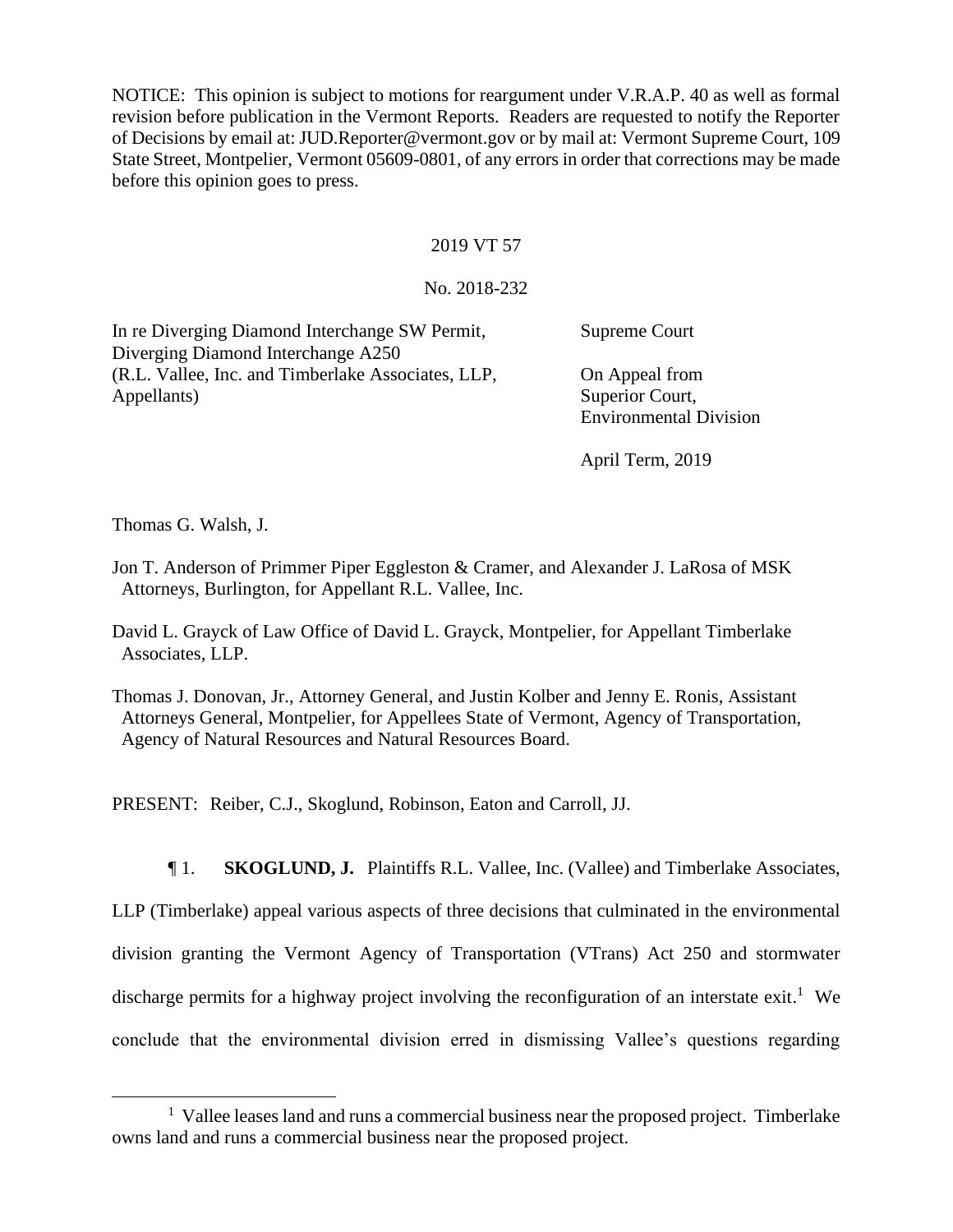Criterion 1 of Act 250; in all other respects, we reject Vallee's claims of error. Accordingly, we uphold issuance of the stormwater permit, reverse issuance of the Act 250 permit, and remand the matter for the environmental division to consider Vallee's questions concerning Criterion 1.

 $\P$  2. The subject project involves constructing a diverging diamond interchange<sup>2</sup> at Exit 16 of I-89 in Colchester and making related improvements to U.S. Route 2/7 in the immediate vicinity of Exit 16. The project is in the Sunnyside Brook watershed and requires an individual stormwater permit. VTrans initially filed a stormwater permit application with the Agency of Natural Resources (ANR) in February 2013 and then filed revised applications in October 2014 and January 2015. Further revisions to the application were made in March 2015, June 2015, and October 2015. In May 2016, ANR approved the stormwater permit application. Vallee appealed to the environmental division.

¶ 3. In November 2013, VTrans applied for an amended Act 250 permit based on its assumption that the project would involve only 9.82 acres of land, which would not trigger Act 250's ten-acre jurisdictional threshold for requiring a new permit. By April 2014, revisions to the project's footprint increased the affected acreage to just over ten acres, causing VTrans to revise its application to request a separate Act 250 permit for the project. In early June 2014, upon request by the District #4 Environmental Commission, VTrans provided a revised adjacent-landowners list. The Commission granted VTrans an Act 250 permit and permit amendments in November 2016. Both Vallee and Timberlake appealed to the environmental division for de novo review of the permit applications.

¶ 4. In a March 2017 decision concerning VTrans's Act 250 permit application, the environmental division denied Vallee party status as a landowner, see 10 V.S.A. § 6085(c)(1)(B), but granted Vallee party status as having a "particularized interest" under Act 250 that might be

 $2$  A diverging diamond interchange is a freeway interchange pattern in which the arterial highway crosses to the left side of the road under the freeway to eliminate left turns across traffic.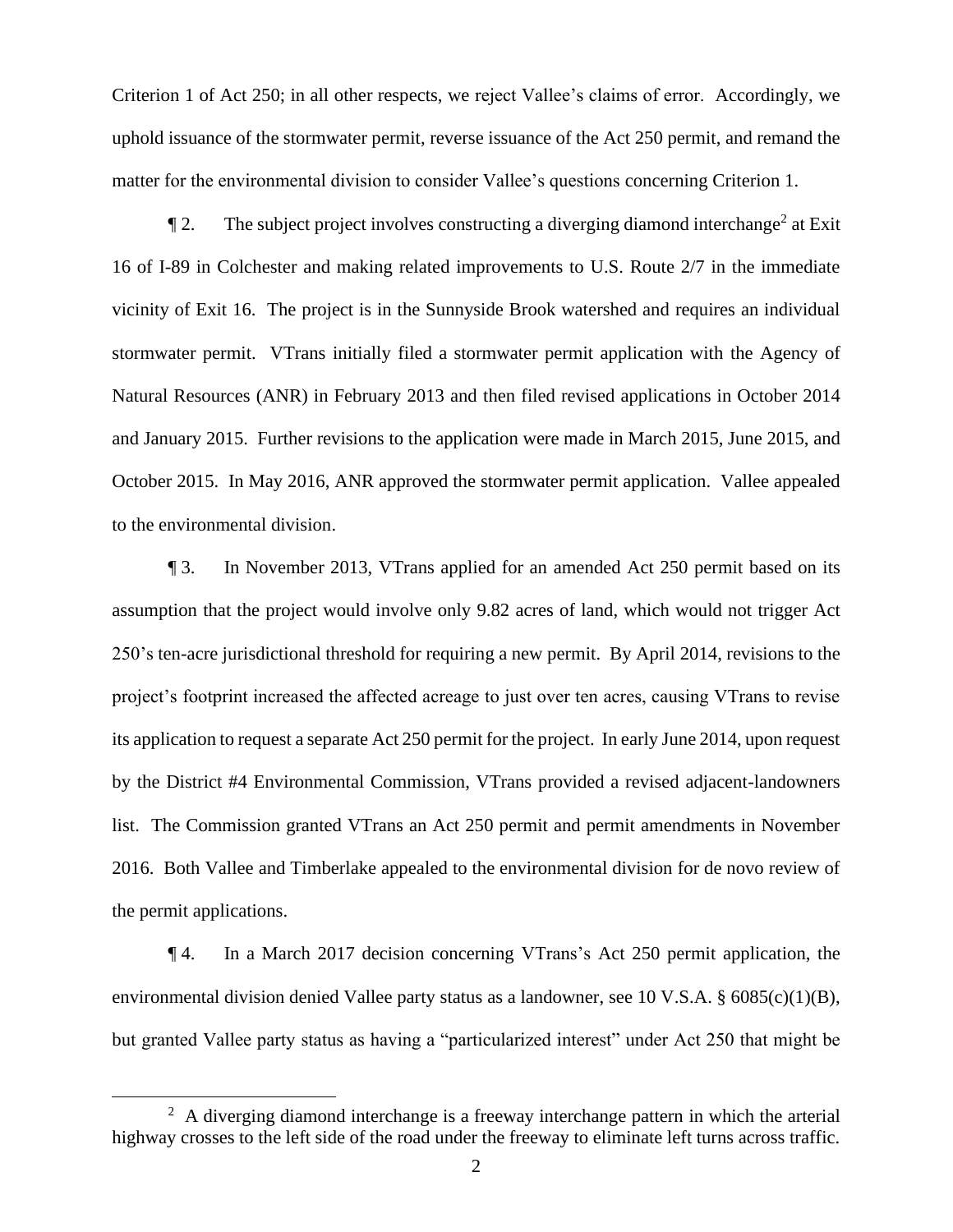affected by a decision on the permit request, see id.  $\S 6085(c)(1)(E)$ . With regard to Act 250's Criterion 1, the court concluded that Vallee failed to show any potential impact to its groundwater but that its assertions were "sufficient to establish a reasonable possibility that Vallee's particularized interest in keeping its property free from pollution may be adversely affected by water pollution from the [Diverging Diamond Interchange] project." With regard to Act 250's Subcriterion 1(B), the court concluded that "Vallee has demonstrated a reasonable possibility that the . . . project was not designed in compliance with stormwater regulations, and that wastewater in the form of stormwater runoff may enter its property and affect its interest in keeping the property free from pollution."

¶ 5. Then, in three later decisions, the environmental division addressed both dockets, one concerning the stormwater discharge permit and the other concerning the Act 250 permit. In the first decision issued in October 2017, the court granted ANR's and VTrans's motions for summary judgment on thirteen of the sixteen amended questions Vallee raised with respect to the stormwater permit and denied ANR's and Vallee's cross-motions for summary judgment on three questions Vallee and Timberlake raised with respect to the Act 250 permit. Relevant to the instant appeal, the court determined that VTrans's stormwater application was administratively complete in October 2014 and therefore vested in the then-current laws and regulations, which at that time did not include chloride or phosphorus standards for waterways.

¶ 6. In the second decision issued in February 2018, the environmental division granted in part and denied in part ANR's and VTrans's motions to dismiss several of the Act 250 questions raised by Vallee and Timberlake. Relevant to this appeal, the court ruled that Vallee could not challenge chloride or phosphorus levels under Act 250's Criterion 1 concerning water pollution from stormwater runoff because water quality standards had not been adopted for those chemicals at the time VTrans submitted applications for Act 250 and stormwater permits.

3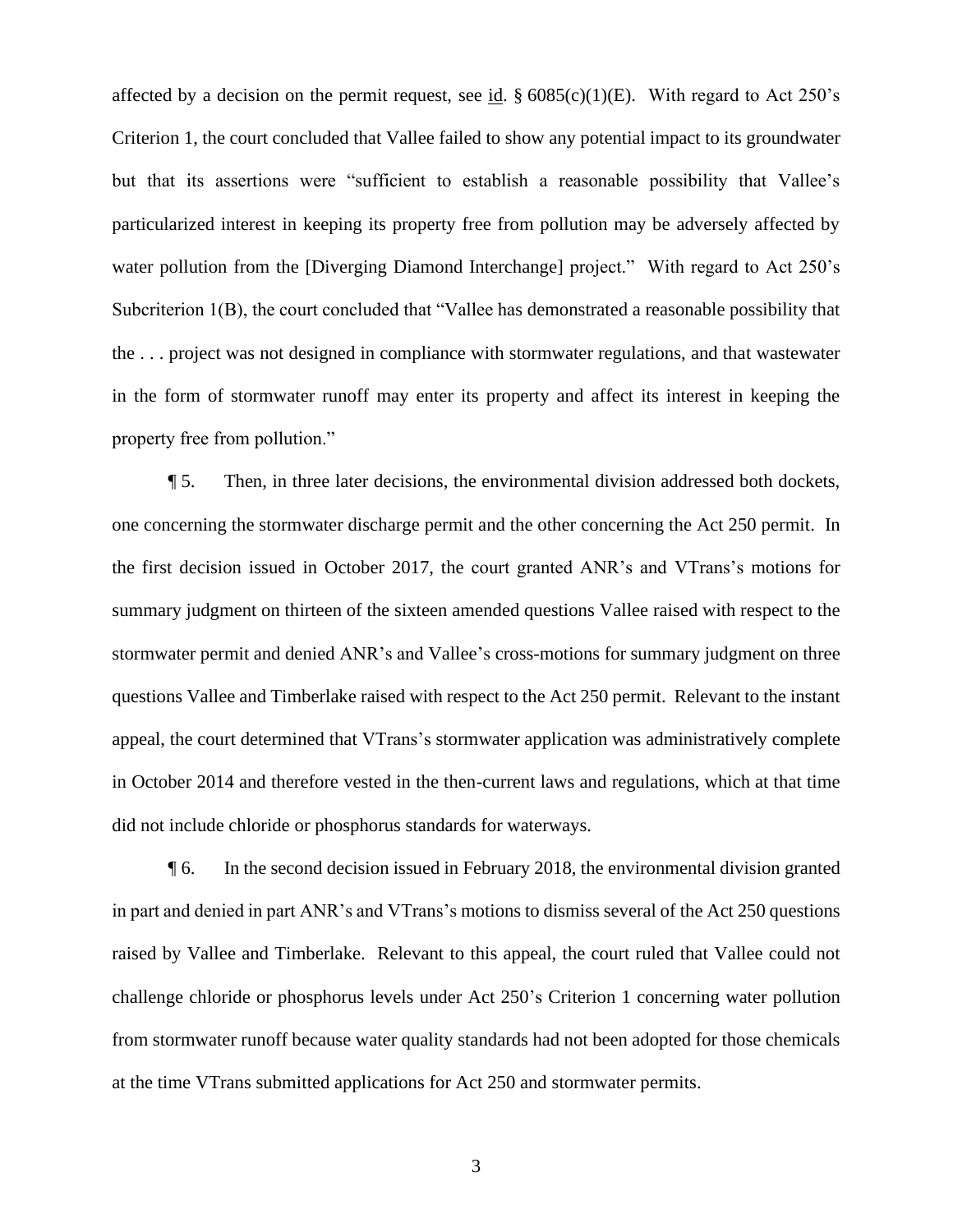¶ 7. In the third decision—the merits decision issued in June 2018 following a five-day evidentiary hearing involving the consolidated dockets—the environmental division granted VTrans's applications for Act 250 and stormwater permits. Relevant to this appeal, the court dismissed Vallee's party status with respect to Act 250's Subcriteria 1(B) and 1(E) for failure to demonstrate a particularized interest during the five-day trial<sup>3</sup>; nevertheless, the court addressed those criteria based on its treatment of Vallee as a friend of the court, see 10 V.S.A § 6085(c)(5), and the fact that Timberlake shared Vallee's position on the criteria. The court then went on to conclude that VTrans had satisfied both criteria. The court also ruled that Act 250's Criterion 5(A) and 5(B) did not apply to the subject project because VTrans's Act 250 application had already vested at the time those criteria were enacted.

¶ 8. On appeal to this Court, Vallee, joined by Timberlake,<sup>4</sup> argues that the environmental division erred: (1) in its February 2018 decision by dismissing Vallee's challenge to the Act 250 permit application under Criterion 1 based on its improper conflating of Criterions 1 and 1(B); (2) in its October 2017 decision by concluding as a matter of law that VTrans's stormwater application was complete in October 2014 and thus vested in regulations predating chloride and phosphorus standards; and (3) in its June 2018 decision by declining to address Act 250's Criterion 5(B) based on its determination that VTrans's Act 250 application vested before Criterion 5(B) was enacted.

 $3$  The court stated that it gave Vallee an opportunity to address its continued standing in a post-trial brief, but Vallee's only argument was that the plans for the project showed the road sloping towards Vallee's property, which supported the conclusion that stormwater runoff would flow onto the property. The court concluded that this was insufficient to show a particularized interest and noted that Vallee did not introduce any evidence identifying how the runoff would impact its property or how it might have a particularized interest different from the general public in the condition of Sunnyside Brook. The court pointed out that Vallee's sole focus at trial was on the alleged ineffectiveness of VTrans's proposed stormwater system.

 $4\,$  For the sake of simplicity, except as otherwise noted, we refer only to Vallee when citing arguments made by appellant Vallee and joined by appellant Timberlake. For the same reason, we refer to the State when citing arguments made by appellees VTrans and ANR.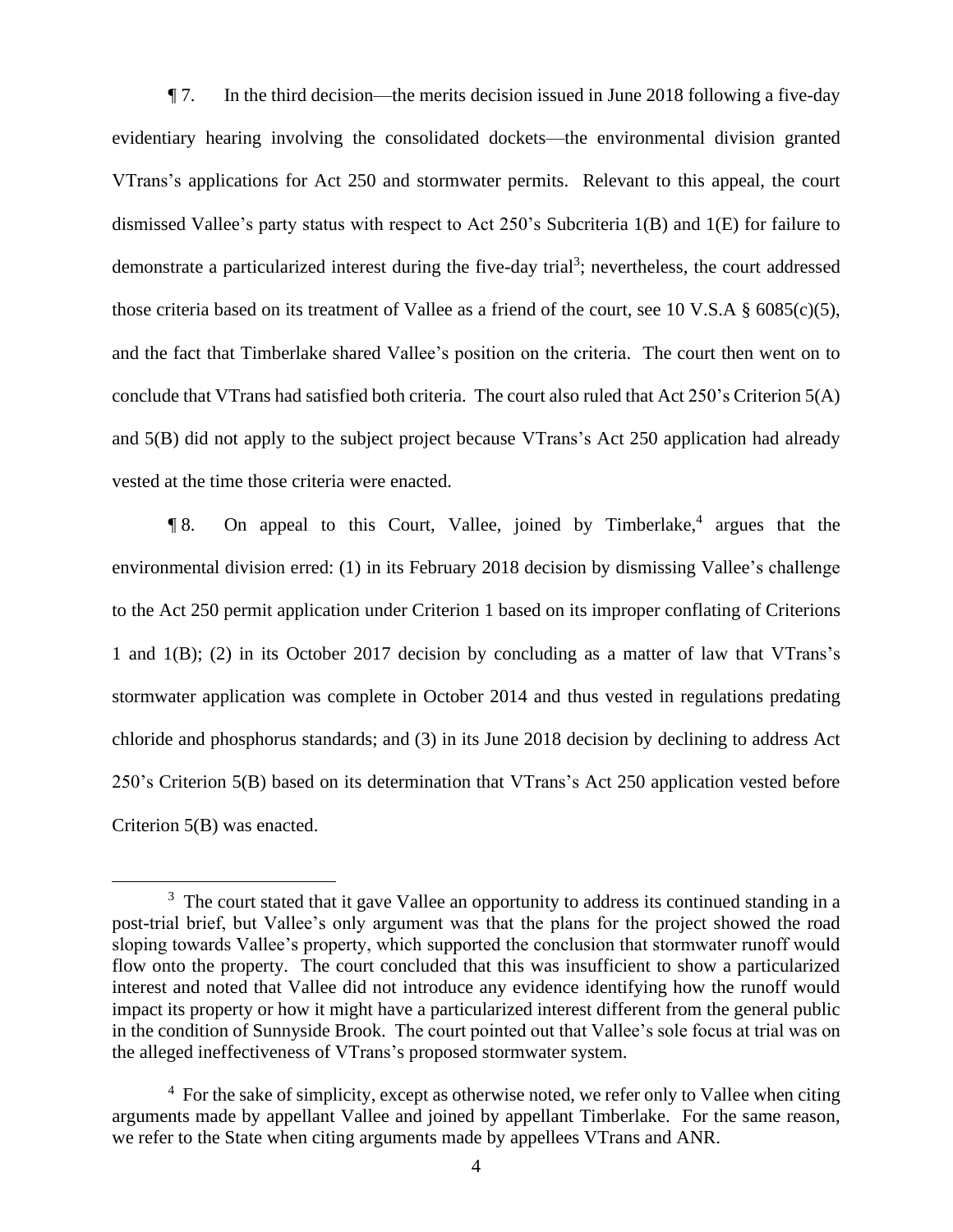### I. The Stormwater Discharge Permit

¶ 9. We first consider Vallee's argument, with respect to its challenge to the stormwater permit, that the environmental division erred in its October 2017 decision by granting VTrans summary judgment on Vallee's questions addressing chloride management. The environmental division ruled that VTrans's stormwater permit application was administratively complete and vested in then-current laws and regulations when VTrans submitted it on October 3, 2014. The significance of this ruling is that stormwater discharge permit applications are reviewed for compliance with the Vermont Water Quality Standards, which did not include any specific standards for chloride until October 30, 2014.

¶ 10. The environmental division made the following undisputed findings concerning VTrans's stormwater permit application. VTrans initially filed a stormwater permit application for the project on February 13, 2013. A couple of days later, ANR sent VTrans a letter stating that the application had been received and indicating that the letter did not serve as notice the application was complete. VTrans filed a revised application on October 3, 2014. That same day, an ANR employee informed other ANR personnel by email that the application had been received.<sup>5</sup> On October 16, 2014, the same ANR employee sent VTrans a letter stating that she had conducted her initial technical review of the application and that she was requesting additional information. The letter included requests to update application materials, provide additional information, and clarify parts of the application that were unclear.

¶ 11. On October 17, 2014, counsel for ANR sent an email to counsel for VTrans stating that an upcoming hearing on Act 250 Criterion 1(B) concerning waste disposal should be

<sup>&</sup>lt;sup>5</sup> As discussed below, the court noted but did not rely on evidence of a screenshot of ANR records indicating that the application had been completed on October 6, 2014, as well as an ANR employee's affidavit stating that the employee had determined that the application was deemed complete on October 6, 2014 based on his review of the application materials and ensuing correspondence.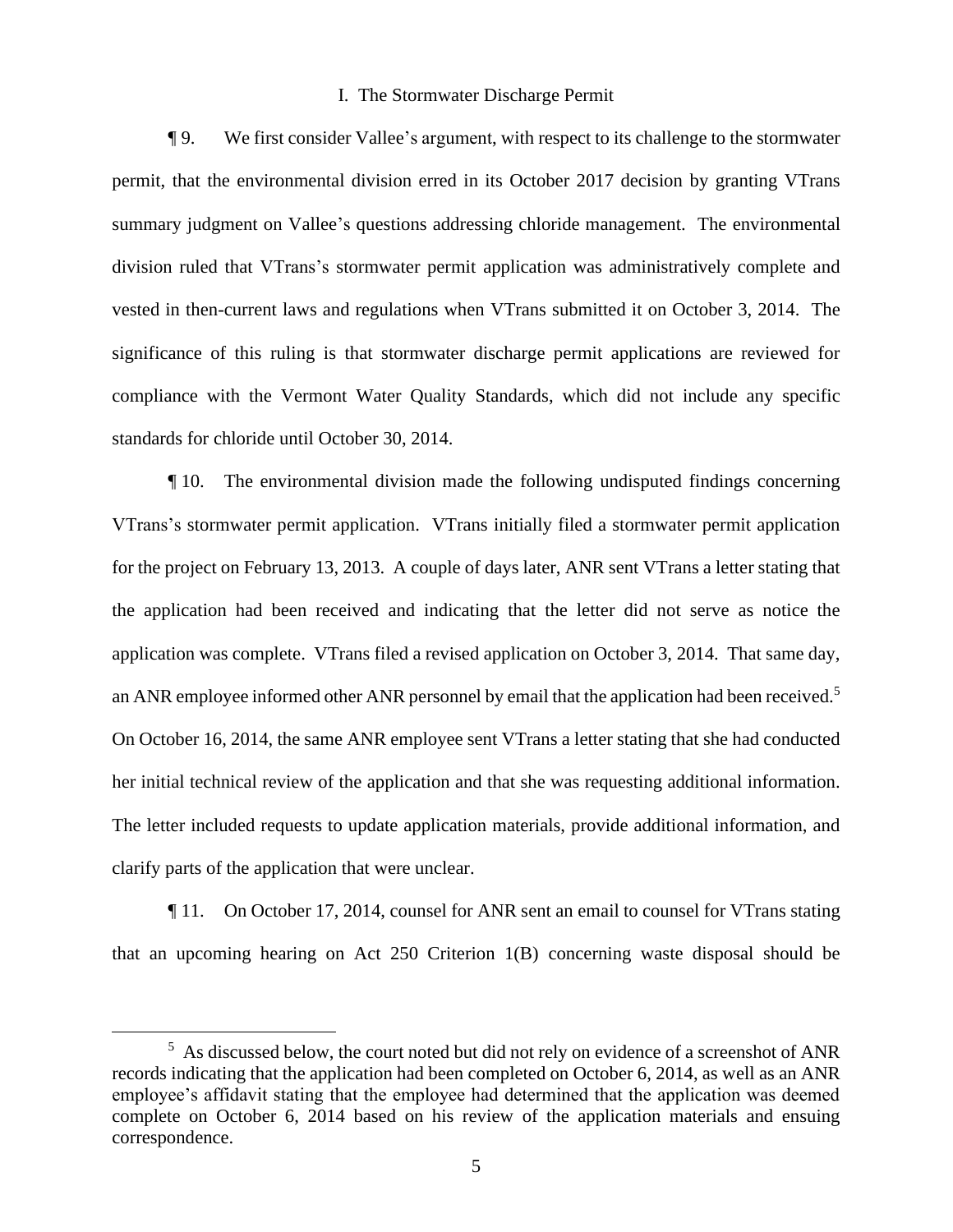postponed because of the issues outlined in the October 16 letter. The email stated that ANR would ask VTrans to develop a chloride management plan. Counsel for VTrans agreed to postpone the Act 250 hearing. In a November 14, 2014 email, counsel for ANR told counsel for VTrans that providing the information sought in the October 16 letter "might not result in a final complete application because there may need to be further requests for information and revisions to the stormwater application after that."

¶ 12. On January 13, 2015, VTrans sent ANR a revised stormwater permit application that complied with the requests in ANR's October 16 letter. Among other things, the revised application listed landowners from whom land would be required for the project and included a chloride management plan as an appendix to the application. VTrans submitted further revisions to the application on March 4, June 15, and October 17 of 2015.

¶ 13. In February 2016, ANR provided public notice of a draft stormwater discharge permit for the project. On May 11, 2016, ANR approved the stormwater permit application and issued VTrans a permit.

¶ 14. On appeal to the environmental division, Vallee argued that VTrans's application did not vest until after October 30, 2014, when the new water quality standards that included chloride and phosphorus standards were in place. For their part, ANR and VTrans argued that the permit application vested when ANR deemed it administratively complete on October 6, 2014.

¶ 15. In addressing the parties' arguments, the environmental division first considered ANR's principles and practices concerning the review and vesting of stormwater applications. ANR reviews stormwater permit applications in two steps. First, it determines whether the application is administratively complete. When the application is considered administratively complete, ANR conducts a technical review of the application on its merits and decides whether it should be approved, denied, or modified. While acknowledging that ANR does not explicitly define administrative completeness, the court cited ANR's policies and guidelines in concluding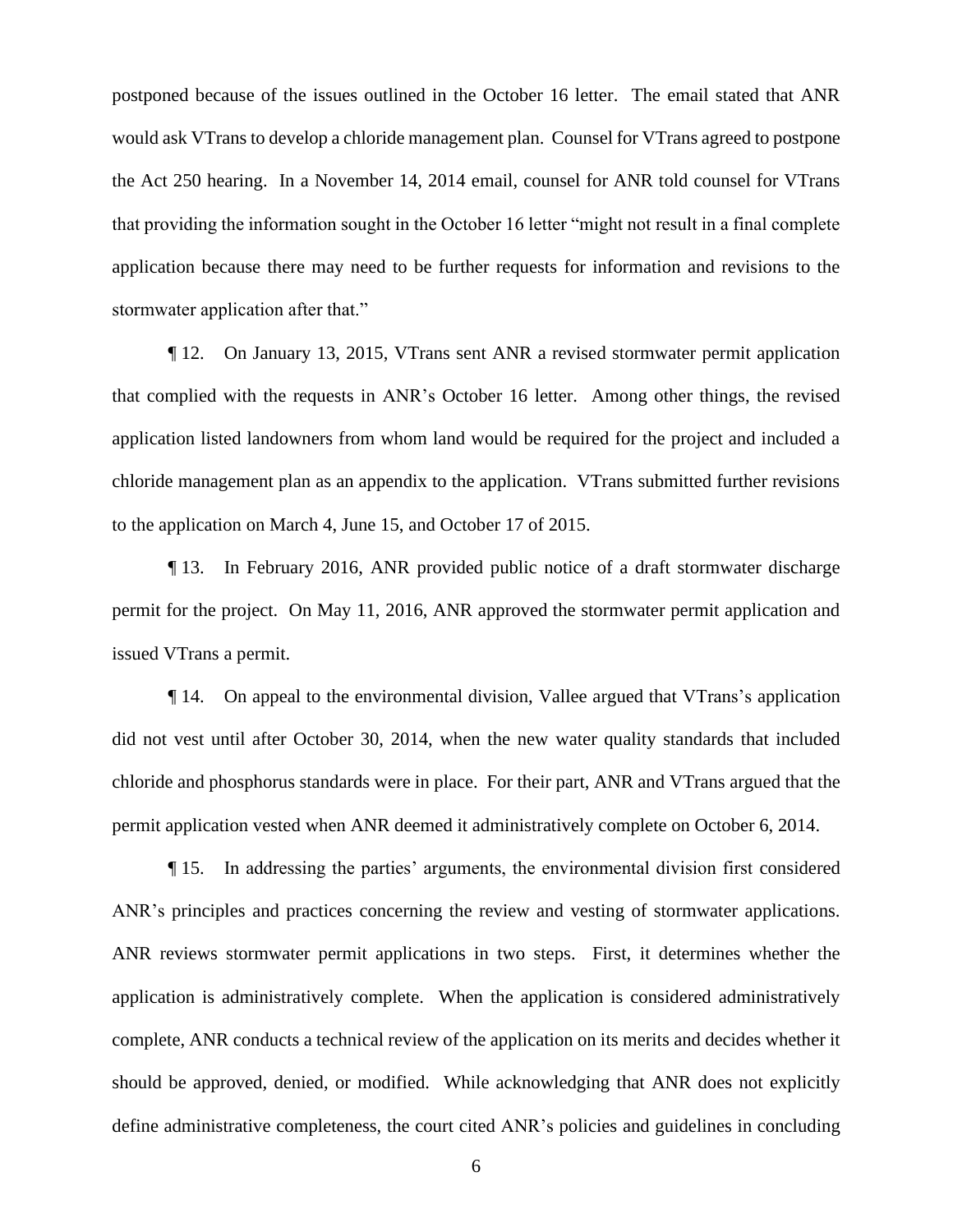that a stormwater permit application is administratively complete when it includes all components normally required in an application such that ANR can review the technical merits of the application.

¶ 16. The environmental division found that, in this case, VTrans included in its October 3, 2014 application all of the elements required to review the application, as indicated on the notice-of-intent form submitted by VTrans along with the application. The court further found that the ANR employee reviewing the application indicated in an email that same day that she was going to conduct an initial review at her earliest convenience to determine whether the application was administratively complete. The court also noted an affidavit from another ANR employee who averred that he had reviewed the permit application materials and deemed the application complete on October 6, 2014. Further, the court cited an October 16, 2014 letter from the reviewing ANR employee indicating that she had begun her technical review of the application, which, according to the court, demonstrated that she must have deemed the application administratively complete before that date.

¶ 17. Based on these findings, the environmental division concluded that VTrans's application for a stormwater permit vested in the laws and regulations in place at the time the administratively complete application was filed on October 3, 2014. The court based its conclusion on this Court's determination that a permit applicant's rights vest in the laws that exist at the time a proper permit application was filed. See Smith v. Winhall Planning Comm'n, 140 Vt. 178, 181-82, 436 A.2d 760, 761 (1981) (adopting minority rule that subdivision permit applications vest "under the then existing regulations as of the time when proper application is filed"); In re B & M Realty, LLC, 2016 VT 114, ¶ 22, 203 Vt. 438, 158 A.3d 754 (applying minority rule). The court also considered that the water-quality-standard regulations in place at the time VTrans filed its administratively complete stormwater application: (1) defined an application as "any request for a permit . . . filed with, and deemed complete by, the reviewing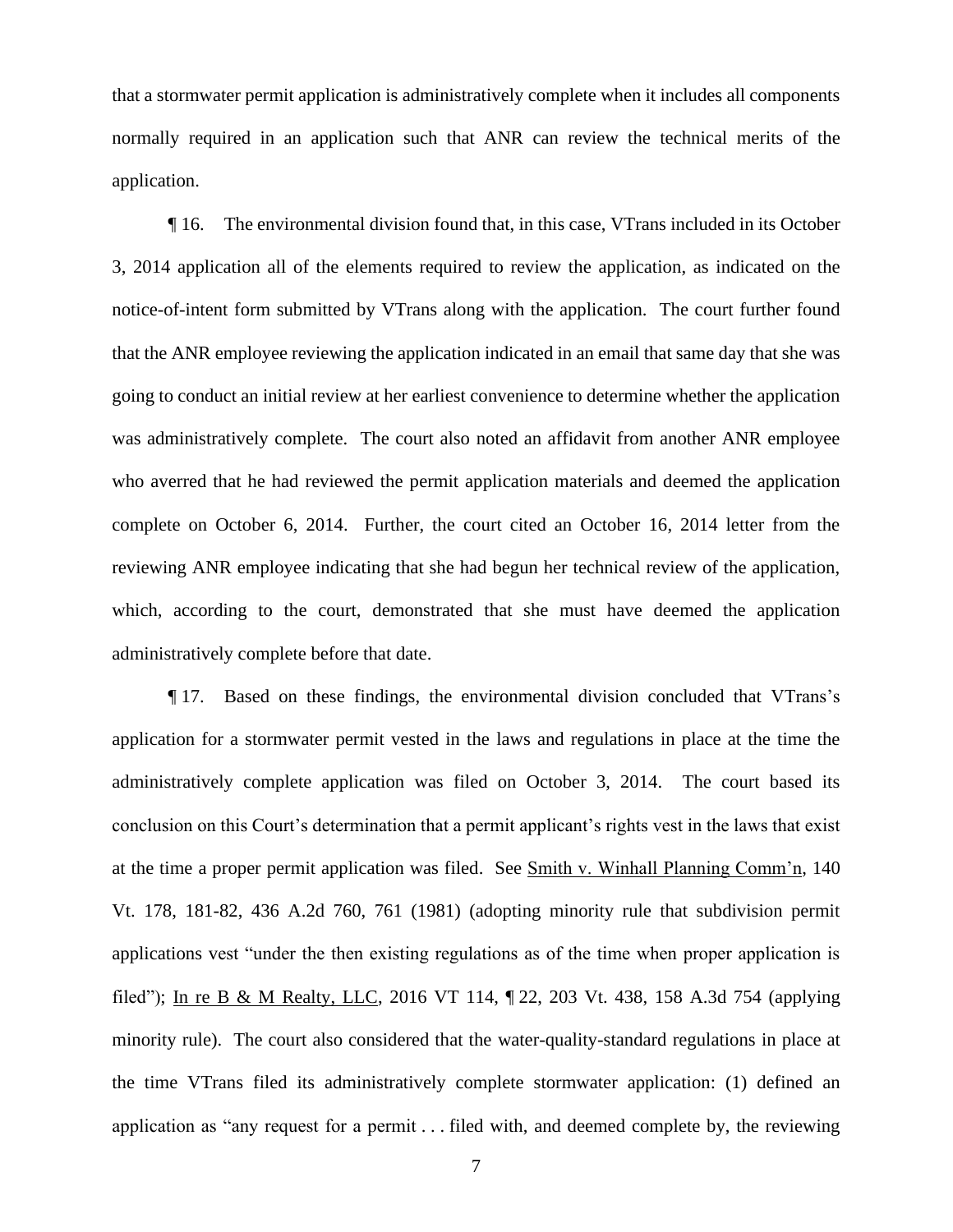authority" and (2) stated that "the Water Quality Standards in effect at the time of the filing [of any application] shall apply." 2011 Vermont Water Quality Standards §§ 1-01A.2, 1-01B.4, Code of Vermont Rules 12 030 025; see In re Hannaford Bros. Co., No. WQ-01-01, slip op. at 9-11 (Vt. Water Res. Bd. June 29, 2001), https://anrweb.vt.gov/PubDocs/ DEC/Decisions/wrp/2001/wq-01- 01-mod.pdf [https://perma.cc/5AQU-HRQV] ("For purposes of determining the vested rights of a permit applicant, the Board understands a complete application as follows: the application is such that the applicant would reasonably believe that the reviewing authority could act upon the application's merits."). Accordingly, the court determined that because VTrans's application was administratively complete on October 3, 2014 and vested in regulations without chloride standards, ANR and VTrans were entitled to summary judgment on Vallee's amended questions concerning chloride management.

¶ 18. On appeal, Vallee contends that the environmental division committed reversible error in granting ANR and VTrans summary judgment on the chloride management questions because there was a genuine issue of material fact as to when VTrans's operative stormwater application was complete. Vallee also argues that the minority approach for vesting of subdivision permit applications adopted in Smith is inconsistent with the federal Clean Water Act and does not make sense in the context of stormwater applications.

¶ 19. We review a decision on summary judgment "applying the same standard as the environmental court"; hence, we will uphold a decision granting summary judgment "if there are no genuine issues of material fact and the moving party is entitled to judgment as a matter of law." In re Champlain Oil Co., 2004 VT 44, ¶ 10, 176 Vt. 458, 852 A.2d 622 (quotation omitted); see V.R.C.P. 56(a) ("The court shall grant summary judgment if the movant shows that there is no genuine dispute as to any material fact and the movant is entitled to judgment as a matter of law."). "In determining whether there is a genuine issue as to any material fact, we will accept as true the allegations made in opposition to the motion for summary judgment, so long as they are supported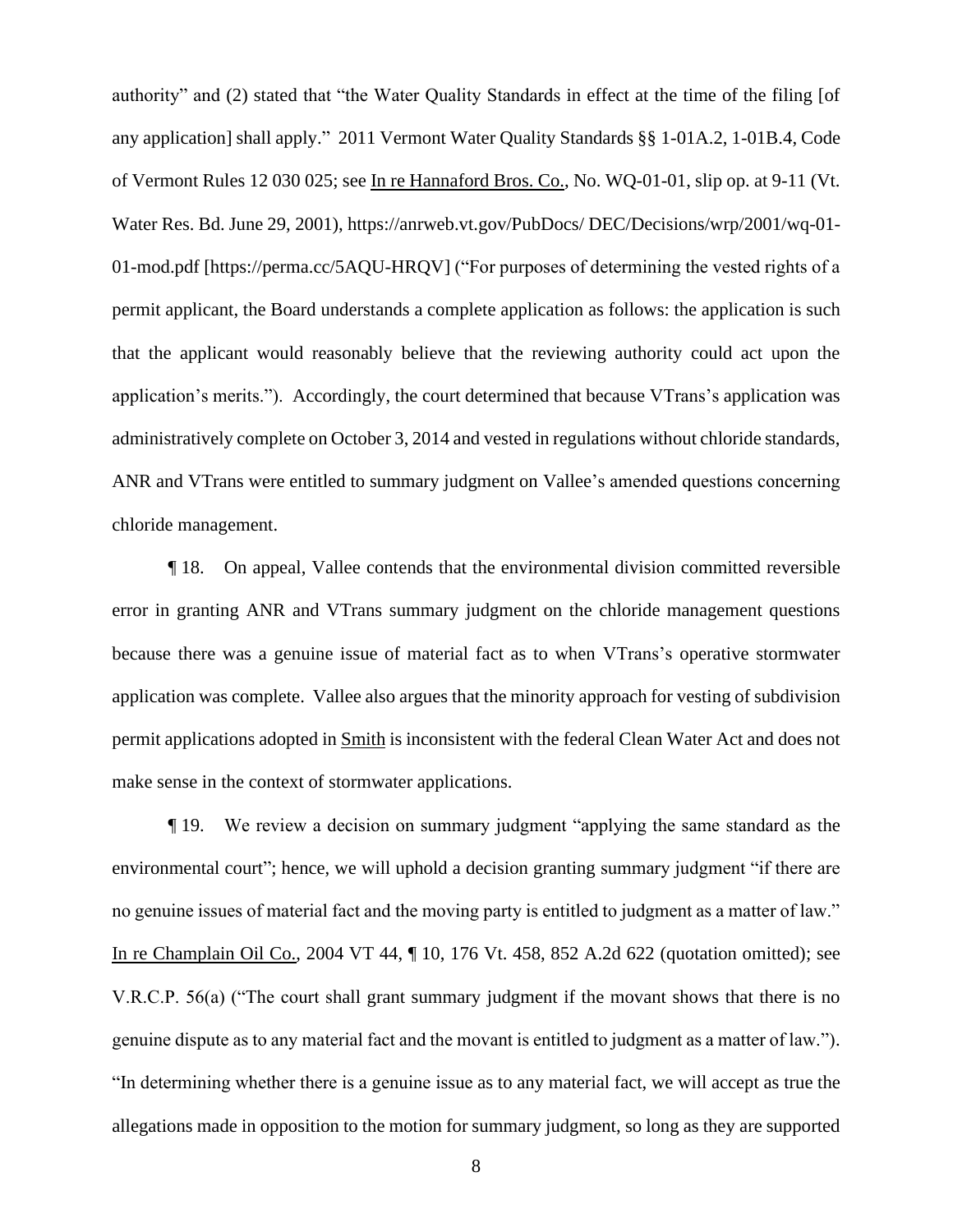by affidavits or other evidentiary material," and we give the nonmoving party "the benefit of all reasonable doubts and inferences." Robertson v. Mylan Labs., Inc., 2004 VT 15, ¶ 15, 176 Vt. 356, 848 A.2d 310. Nevertheless, the nonmoving party "cannot simply rely upon mere allegations in the pleadings to rebut credible documentary evidence or affidavits, but must respond with specific facts that would justify submitting [that party's] claims to a factfinder." Id. (citation omitted) (noting that opposing facts contained in affidavits must be based on personal knowledge and admissible in evidence).

¶ 20. According to Vallee, in granting ANR and VTrans summary judgment, the environmental division improperly drew inferences against Vallee as the nonmoving party.<sup>6</sup> In making this argument, Vallee cites three comments in the court's decision.

¶ 21. First, regarding the October 3, 2014 email in which the ANR employee indicated that the application was not yet administratively complete but that she would look at it at her earliest convenience, the court stated that the email "suggest[ed] that she was going to conduct an initial review of the application to determine if it was administratively complete." Vallee contends there was no evidence or testimony in the record concerning the employee's intent.

¶ 22. Second, regarding the October 16, 2014 letter in which the ANR employee indicated that she had begun her technical review of the application, the court stated that because applications must be administratively reviewed for completeness before any technical review, the application must have been administratively complete before October 16. Vallee argues that this

<sup>&</sup>lt;sup>6</sup> Vallee also argues that the State conceded in its filings the existence of a factual dispute as to whether VTrans's stormwater permit application was completed before July 2015. We disagree. ANR argued that: (1) "to the extent" a factual dispute existed as to whether the application was completed on October 6, 2014, Vallee should be estopped from arguing the application was not complete until after July 2015; and (2) "to the extent" the environmental division determined that the application was complete and that VTrans's rights vested on October 6, 2014, Vallee's arguments regarding chloride management were irrelevant and must be dismissed. This is at most an acknowledgement of Vallee's position and not a concession that there exists a genuine issue of material fact on this point.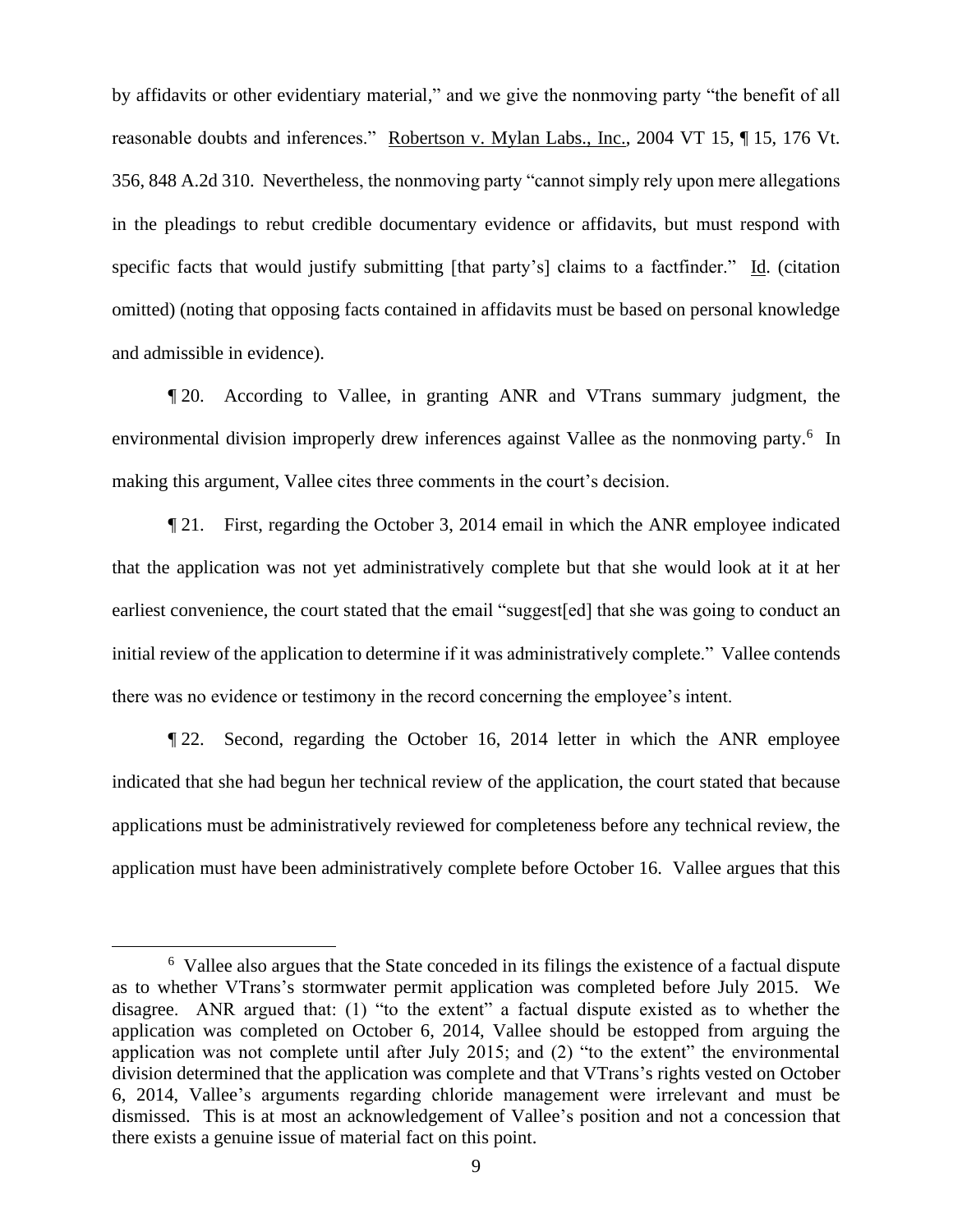key logical assumption was improperly drawn against the nonmoving party at the summary judgment stage.

¶ 23. Third, noting a screenshot of ANR records indicating that the application had been completed on October 6, 2014, as well as an ANR employee's affidavit stating that he had determined that the application was deemed complete on October 6, 2014 based on his review of the application materials and ensuing correspondence, the court stated: "If we give weight to any of these items, it would be to the analyst's offer that the application was deemed complete on October 6, 2014." Vallee contends that this comment constituted an improper weighing of evidence on summary judgment.

¶ 24. We find these arguments unpersuasive. The environmental division simply recognized that the ANR employee: (1) acknowledged in an October 3, 2014 email that she had received VTrans's application on that day and would be reviewing the application at her earliest convenience<sup>7</sup>; and (2) stated in an October 16, 2014 email that she had begun her technical review of the application, which, pursuant to ANR policy and practices, did not commence until the application was administratively complete. We discern no improper inferences drawn from the court's reasoning as to the import of the emails. Nor did the court improperly weigh evidence. Vallee has not pointed to any documentation or affidavits it submitted to raise a reasonable doubt as to when the application was deemed administratively complete. Vallee cannot rely on mere allegations to rebut credible documentary evidence of when the application was deemed administratively complete. In short, there is no genuine dispute as to the timeline of review of the application.

 $7$  ANR's permit application review procedure states that a review for "administrative" completeness is usually conducted upon receipt of an application package" and "should be completed within 15 days of application receipt."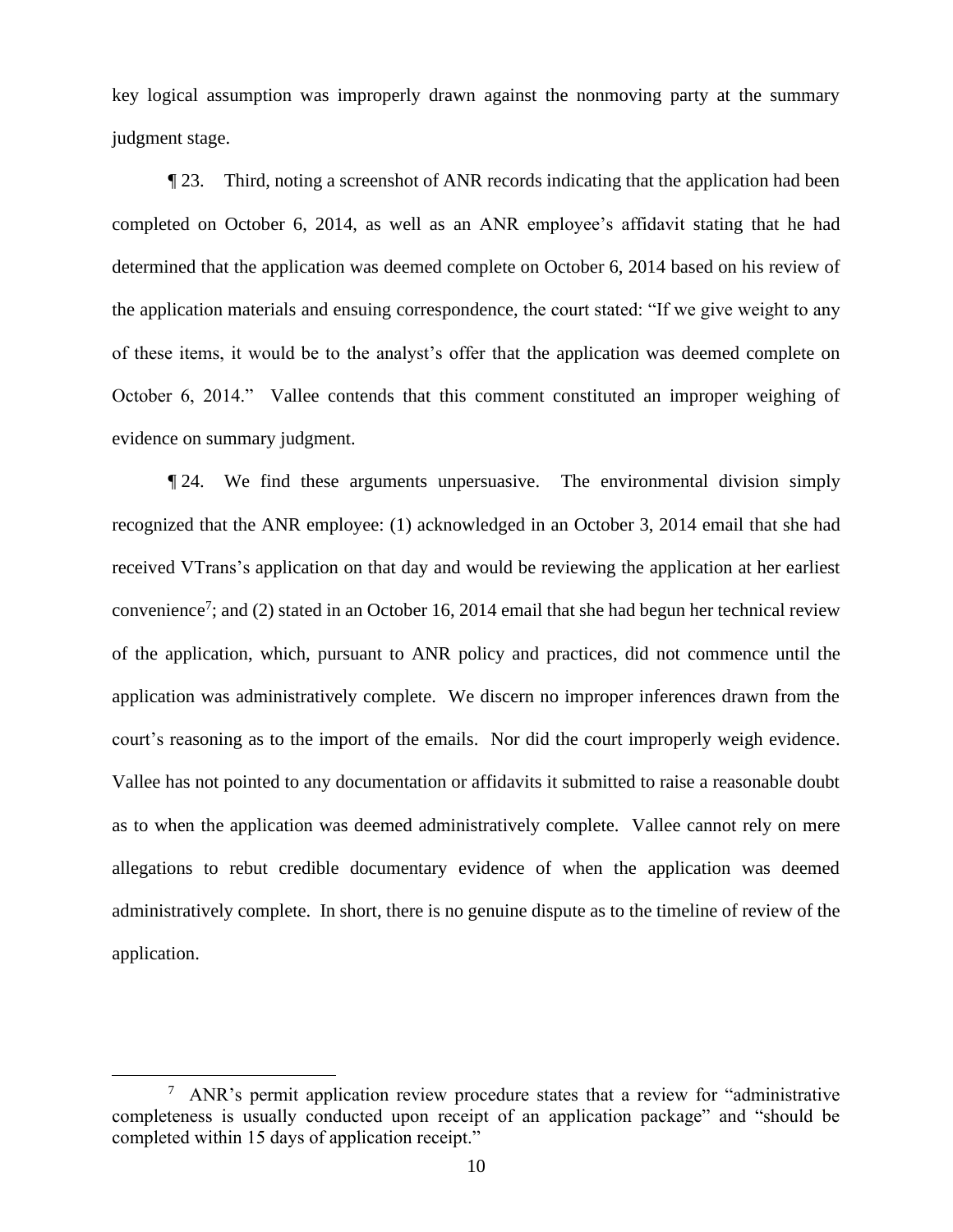¶ 25. Vallee contends, however, that even if the October 2014 application was complete, it was superseded by VTrans's January 2015 application. The environmental division rejected this argument, ruling that VTrans's revised January 2015 application merely supplied additional information requested following ANR's technical review. Vallee contends on appeal that the January 2015 application was an entirely new application with a new cover sheet and more than mere piecemeal edits of the original application. We disagree that the revised application created a new vesting date.

¶ 26. After initiating its technical review in October 2014, ANR requested several revisions and supplemental information—a normal process entirely consistent with ANR policies and procedures. See Hannaford Bros., No. WQ-01-01, slip op. at 11 (stating that "agencies reviewing complex permit applications commonly ask for supplemental information," which is why applications are deemed administratively complete for vesting purposes when they "reasonably address all the factors that the agency is legally required to address in its permit review"). In response, VTrans modified some stormwater structures and included a list of owners of impervious surfaces associated with the project. For purposes of determining vesting rights, these changes did not constitute a new application that superseded the October 2014 application for the project. This is not a situation where the applicant submitted "a request for a permit based on partial and insufficient information" that prevented any review of the application. See In re Ross, 151 Vt. 54, 59, 557 A.2d 490, 493 (1989) (concluding that Act 250 permit applicant did not have vested right in law at time of initial application on two criteria after commission deferred ruling on those criteria due to inadequate application submitted to protect against proposed town plan amendment that would set density limits on developments); see also In re Champlain Oil Co., 2004 VT 44, ¶¶ 11, 17, 176 Vt. 458, 852 A.2d 622 (concluding that applicant's "sketch-plan application could not vest a right to consideration under the then-existing zoning laws for subsequent final site plan approval or a zoning permit application"); In re Taft Corners Assocs.,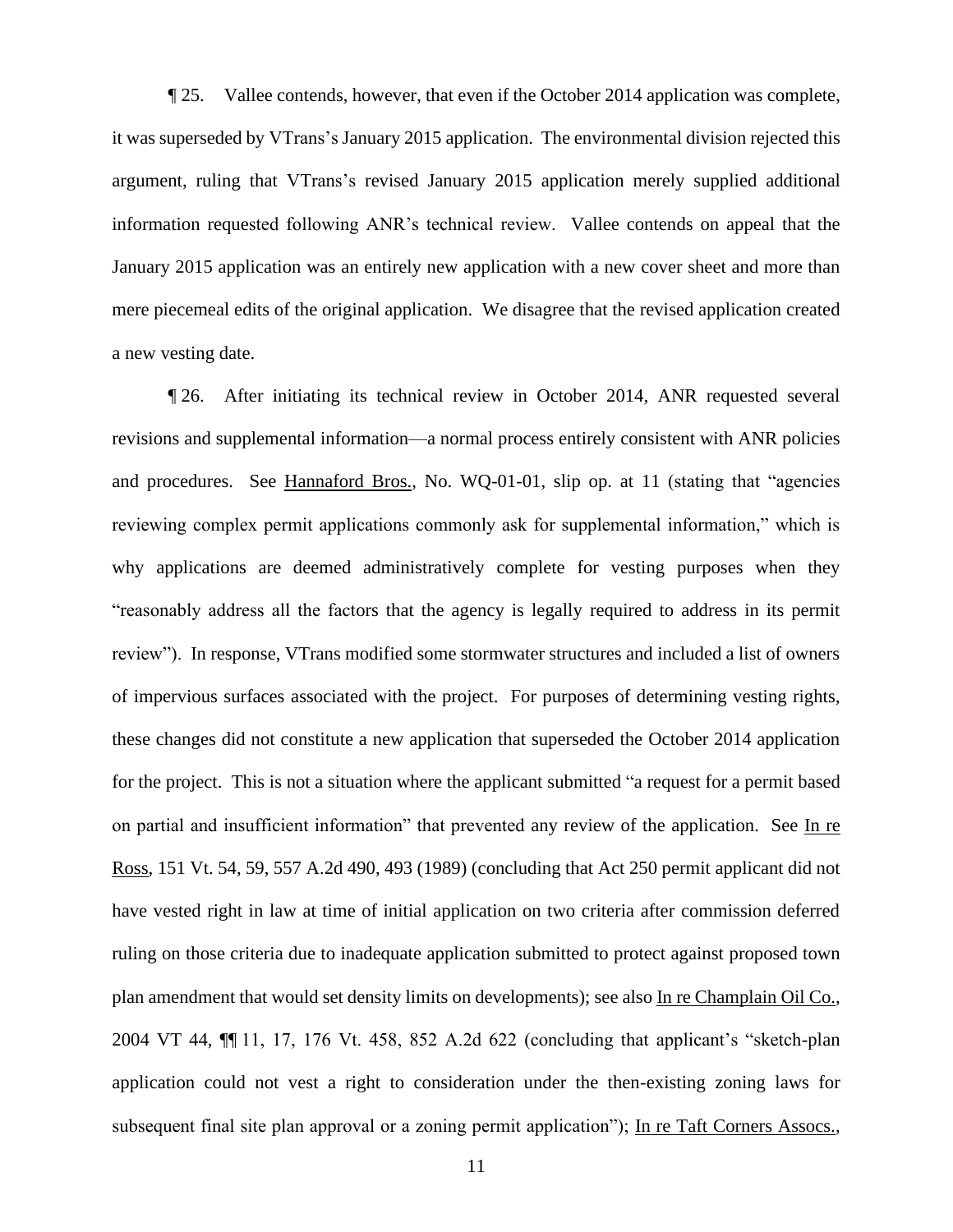171 Vt. 135, 142, 758 A.2d 804, 810 (2000) (concluding that zoning permit application did not vest right in zoning regulation enacted after landowner applied for subdivision permit but before he applied for zoning permit).

¶ 27. Permit applications are often complex, and they routinely require revisions and supplemental information before being finalized. Negating vesting rights based on such changes and attempting to divine a completeness date would undermine our vesting law, which we adopted "because we found it more practical to administer, it provided greater certainty, and it avoided extended litigation." B & M Realty, 2016 VT 114, ¶ 22.

¶ 28. Vallee argues, however, that the vesting rule we adopted in Smith should not apply to stormwater permit applications. Noting that this Court has never adopted this vesting rule in the context of stormwater applications, Vallee argues that doing so would be inconsistent with the federal Clean Water Act, pursuant to which Vermont's Water Quality Standards are adopted. Vallee contends that the policy reasons for adopting the Smith vesting rule are not relevant with respect to stormwater applications because water quality standards are not subject to retributive changes in the law aimed at blocking projects and because environmental considerations must trump a landowner's reasonable expectations. The State disputes these policy arguments and points out that the stormwater permit at issue here was granted pursuant to a state permit program.

¶ 29. As we have stated, "[o]ur adoption of the minority rule—vesting rights under existing regulations and laws as of the time when the proper application is filed—was not without careful thought and analysis." In re Times & Seasons, LLC, 2011 VT 76, ¶¶ 13-14, 190 Vt. 163, 27 A.3d 323 (citing "practicality of administration, avoidance of extended litigation and maneuvering, and certainty in the law and its administration," and further noting policy of 1 V.S.A. § 213, which provides that nonprocedural enactments shall not affect pending suits). In any event, we decline to consider Vallee's challenge to the Smith vesting rule because it is raised for the first time in this appeal. In its opposition to ANR's and VTrans's partial motions for summary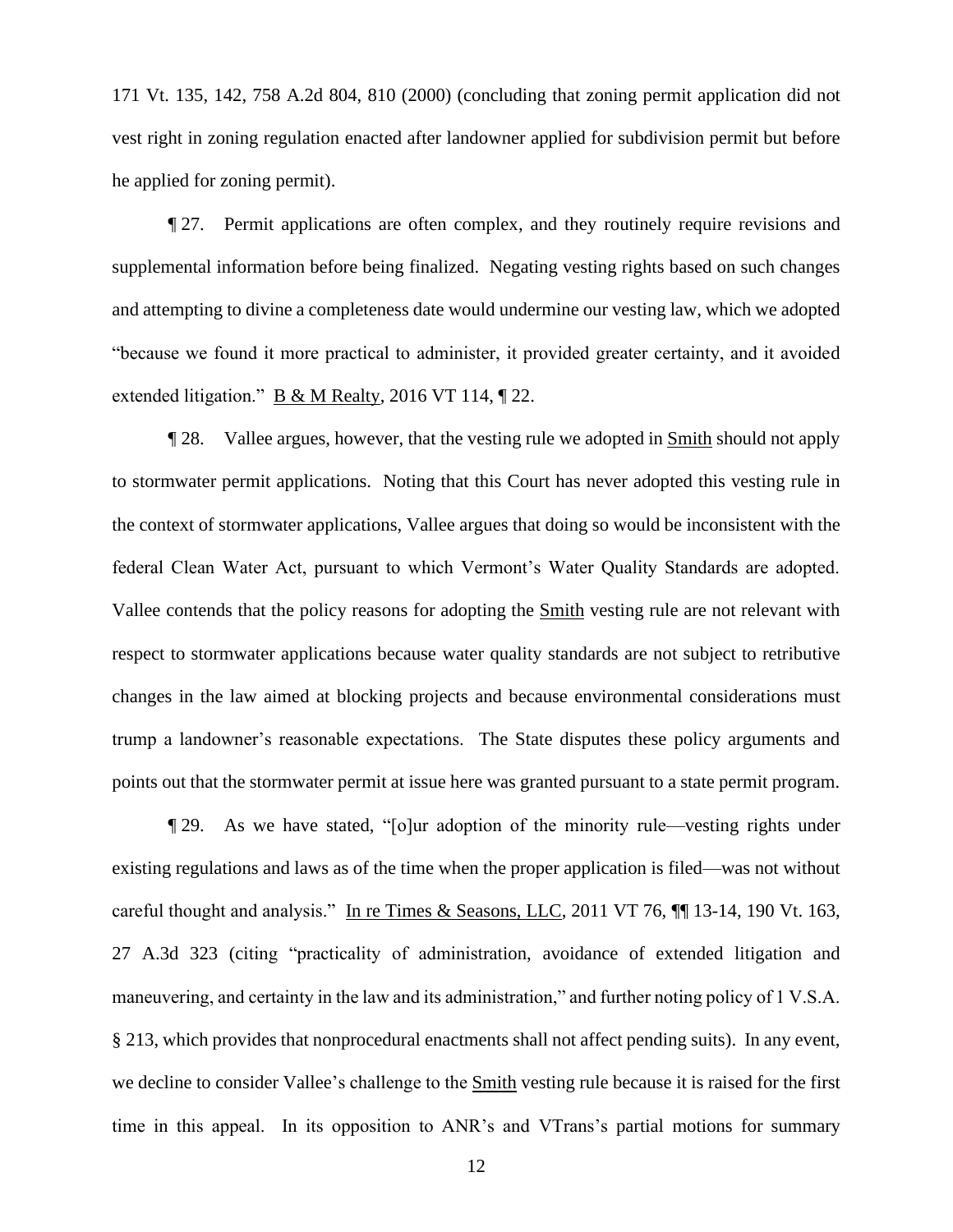judgment, Vallee cited Smith as general authority for when a permit application is complete and did not argue that the Smith vesting rule should not control the vesting date for stormwater applications. Further, in seeking reconsideration of the environmental division's October 2017 summary judgment ruling, Vallee argued that the court failed to consider the "pending ordinance doctrine" as an exception to the Smith vesting rule—an argument that it does not raise here on appeal—but it did not otherwise suggest that the rule is inapplicable with respect to stormwater permit applications, as it does here. "Failure to raise a reason why summary judgment should not be granted at the trial precludes raising it on appeal." Lane v. Town of Grafton, 166 Vt. 148, 153, 689 A.2d 455, 457 (1997). In short, Vallee has not presented any basis for us to disturb the environmental division's decision to grant VTrans a stormwater permit for the proposed project.

# II. The Act 250 Permit

### A. Criterion 5(B)

¶ 30. Before addressing Vallee's contention that the environmental division erred by dismissing Vallee's Act 250 questions claiming undue pollution from chloride and phosphorus, we consider, and reject, Vallee's argument that the court erred in excluding consideration of Criterion 5(B) based on its determination of when VTrans's Act 250 application vested.

¶ 31. The parties disputed whether Vallee's Act 250 application vested before or after the addition of Criterion 5(B), which requires projects, as appropriate, to "incorporate transportation demand management strategies and provide safe access and connections to adjacent lands and facilities and to existing and planned pedestrian, bicycle, and transit networks and services." 10 V.S.A.  $\S 6086(a)(5)(B)$ .<sup>8</sup> In its June 1, 2018 merits decision, the environmental division addressed that dispute, ruling that the revisions VTrans made to its initial November 2013

<sup>&</sup>lt;sup>8</sup> Enacted pursuant to 2013, No. 147 (Adj. Sess.), § 2, with effective date of June 1, 2014. The 2014 amendment created Criteria 5(A) and 5(B) from the former Criterion 5, but 5(A) is not at issue in this case.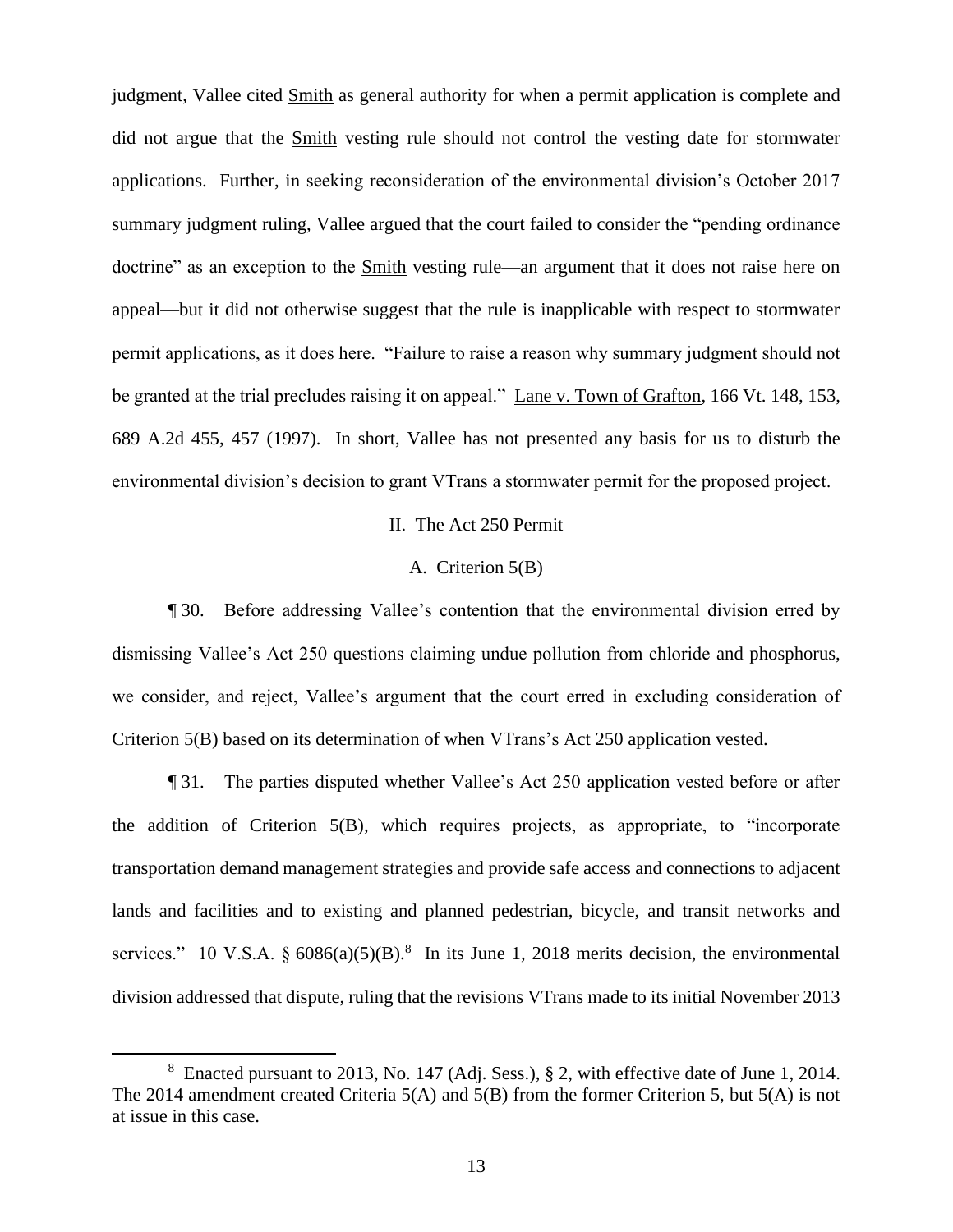Act 250 permit application were not substantial enough to establish a new vesting date for determining what laws applied to the application.<sup>9</sup> We agree.

¶ 32. Vallee does not challenge the environmental division's findings regarding the timeline for VTrans's Act 250 application, which reveal the following facts. VTrans initially submitted its Act 250 application in November 2013. VTrans had assumed the projected 9.82 acres of involved land would not trigger Act 250's jurisdictional threshold, and therefore the agency sought only to amend its existing Act 250 permits that would be affected by the project. By March 2014, VTrans determined that revisions to the project, including to the stormwater system, would cause the project to exceed the ten-acre threshold. In April 2014, VTrans submitted new materials to supplement its November 2013 application, explaining that the project would remain basically the same as originally proposed but would now exceed the ten-acre threshold. On June 4, 2014, VTrans submitted a revised Schedule E to the application updating its list of abutting landowners.

¶ 33. Vallee argues that the changes in the application from November 2013 to June 2014 were substantial enough to extinguish any vesting rights until June 4, 2014, after Criterion 5(B) was enacted.<sup>10</sup> We disagree. As the environmental division found, nothing in the record suggests

<sup>&</sup>lt;sup>9</sup> The environmental division also ruled that even if rights vested anew with revisions putting the project over ten acres, those revisions were presented to the district coordinator in April 2014 before the June 1, 2014 amendment splitting Criterion 5 into two parts, and that, in any event, the connectivity issue Vallee raised with respect to Criterion 5(B) was considered by the court in its analysis of Criterion 5. Vallee does not address the former point at all on appeal, and only addresses the latter point in its reply brief in response to the State's argument that any error on the part of the environmental division was harmless.

<sup>&</sup>lt;sup>10</sup> Vallee also briefly makes two related arguments. Vallee asserts that there is an inconsistency between the environmental division's reliance on a November 2013 vesting date for Criterion 5 and its reliance on the 2014 Colchester town plan in considering Criterion 10. The court considered the 2014 town plan based on its finding that it was undisputed that the 2014 plan applied to the project. Vallee has waived consideration of that argument here, given it did not dispute application of the 2014 town plan in the court's October 2017 decision, including in its motion to reconsider that decision, and it did not raise the alleged inconsistency in its post-hearing memorandum in which it argued that November 2013 should not be the vesting date for Criterion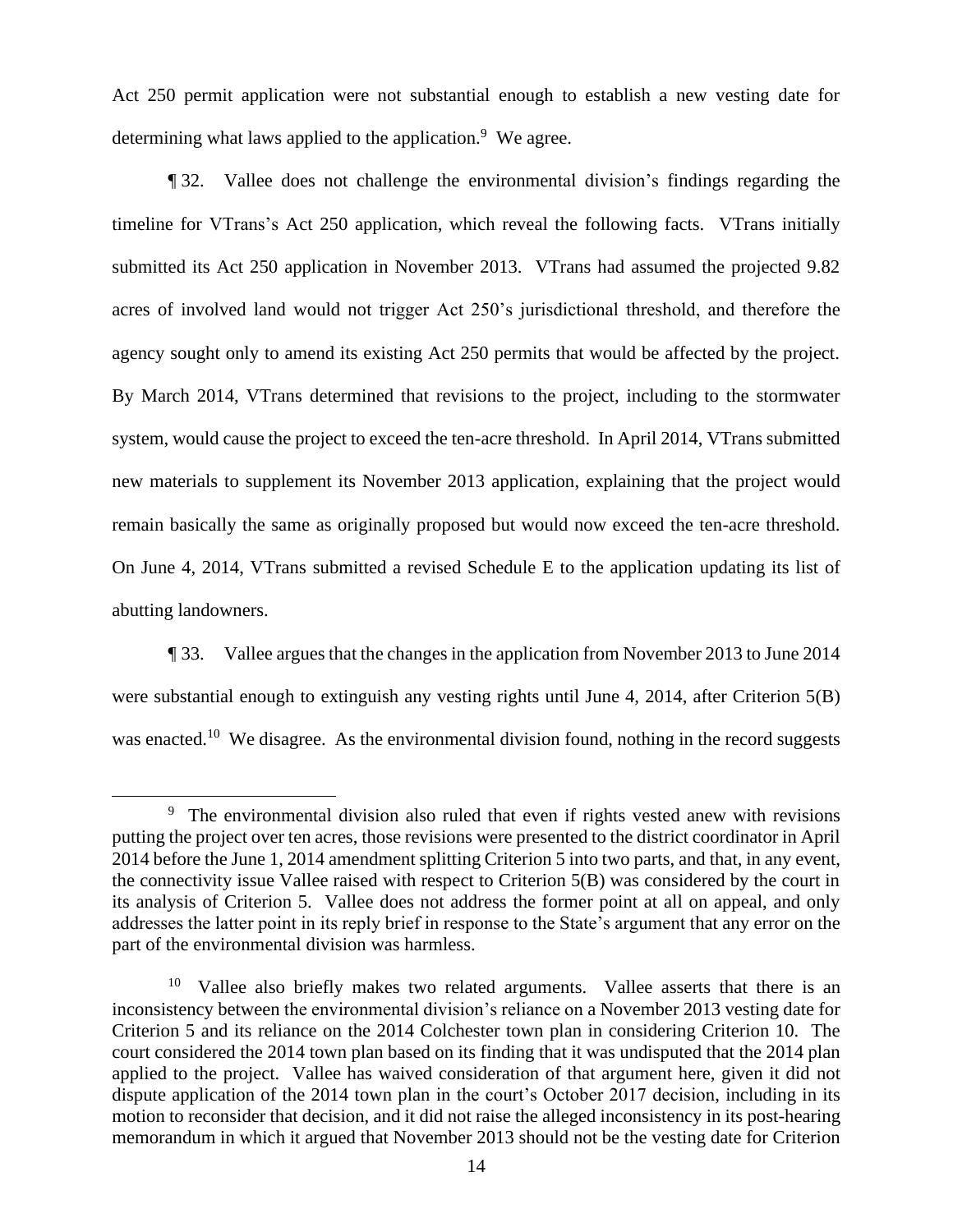that VTrans's Act 250 application was incomplete in the sense that it failed to address all applicable Act 250 criteria. See Ross, 151 Vt. at 57-58, 557 A.2d at 492-93 (holding that Smith vesting rule requires filing of complete application addressing all relevant criteria). Nor is there any suggestion of bad faith on VTrans's part with respect to the revisions it made to its application. See id. (disallowing vested rights in situation where "the orderly processes of town government [would be] frustrated when a landowner [could] easily avoid regulatory requirements by submitting a request for a permit based on partial and insufficient information"). VTrans's revisions to its application—including amending its Schedule E to add abutting landowners and seeking a separate permit instead of an amended permit for the project area because the revisions tipped the acreage over ten acres—did not fundamentally or substantially alter the project so as to cause VTrans to forfeit its vested right to the laws in place at the time it submitted its original application. The record supports the environmental division's finding that "the Project remained basically the same as initially proposed," with its nature, scope, and location remaining essentially the same.<sup>11</sup>

<sup>5.</sup> See Ball v. Barre Elec. Supply Co., 146 Vt. 245, 246, 499 A.2d 786, 787 (1985) (per curiam) (stating that issue was not preserved for appeal where no objection was made that gave trial court opportunity to consider and correct any error). Vallee also briefly argues that VTrans indicated in September 2014 that it had no objection to the application of Criterion 5(B). Any such acquiescence on the part of the State, however, did not preclude the environmental division from making a legal ruling on the appropriate vesting date of VTrans's application. See In re Handy, 171 Vt. 336, 351, 764 A.2d 1226, 1239 (2000) (issues surrounding vesting date are legal issues to be decided by "rule of law" rather than through "broad grant of discretion").

<sup>&</sup>lt;sup>11</sup> The cases that Vallee relies on in support of its argument that VTrans's revisions created a new vesting date are easily distinguishable. In Taft Corners, we concluded that filing a subdivision permit application did not establish vested rights in then-current laws with respect to a subsequent zoning permit application. 171 Vt. at 142, 758 A.2d at 810. In Champlain Oil, we concluded that no rights to existing law vested under a preliminary sketch plan application for a zoning permit. 2004 VT 44, ¶ 17. Finally, in In re Application of Lathrop Ltd. Partnership I, we considered a different issue—"whether the environmental court was required to remand the Act 250 application to the district commission to consider project changes," including a changed access point to the project. 2015 VT 49, ¶ 99, 199 Vt. 19, 121 A.3d 630. To the extent that Lathrop is relevant to the issue presented here, it is distinguishable in that the changes to the Act 250 permit application—including construction of a completely new access point in a new location—could involve Act 250 criteria not relevant to the original application. Id. ¶¶ 106-107. None of these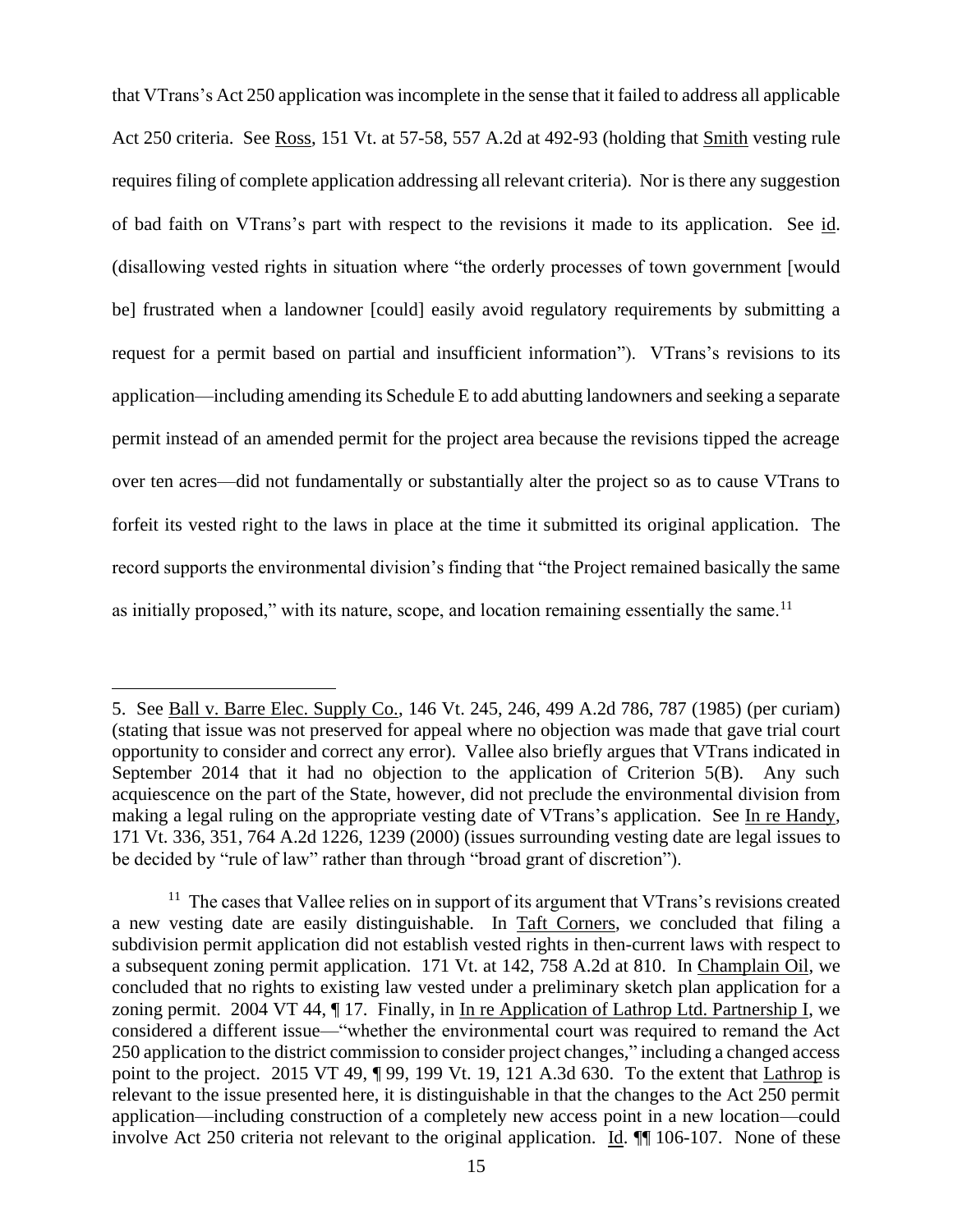### B. Criterion 1

¶ 34. Vallee argues that the environmental division also erred in its February 2018 decision by dismissing Vallee's two questions under Criterion 1, which alleged, respectively, that chloride and phosphorus discharges from the project would cause undue pollution to Sunnyside Brook and Lake Champlain. According to Vallee, in dismissing those questions, the court improperly conflated Criterion 1 with Subcriterion 1(B), which provides that a permit shall be granted if it complies with state regulations regarding the disposal of wastes. 10 V.S.A. § 6086(a)(1)(B). Vallee asserts that Criterion 1 operates independently of its various subcriteria to prevent undue pollution even if the applicant has satisfied state regulations concerning the subcriteria. The State responds that these arguments are unavailing because Vallee has no standing under Criterion 1 or Subcriteria  $1(B)$  or  $1(E)$ , the court properly applied Subcriterion  $1(B)$ , and there is alternative evidence to support a finding of no undue water pollution.

¶ 35. Before addressing these arguments and counterarguments, we detail the procedural history and rulings that form the basis for Vallee's claim of error and the State's responses. In its decision, the District Commission denied Vallee party status—the equivalent of standing—under Criterion 1 and its subcriteria. Vallee appealed that decision to the environmental division and requested party status under Criteria 1, 1(B), and 1(E). Criterion 1 conditions the grant of an Act 250 permit on a development not resulting "in undue water or air pollution" and sets forth several factors for consideration, one of which is "applicable Health and Environmental Conservation Department regulations." 10 V.S.A. § 6086(a)(1). Criterion 1 also has seven subcriteria. Id. § 6086(a)(1)(A)-(G). Subcriterion 1(B) concerns waste disposal and provides that a permit "will be granted" when the applicant demonstrates "that, in addition to other applicable criteria, the development . . . will meet any applicable Health and Environmental Conservation Department

cases give us pause in concluding that VTrans's application vested in November 2013 when it was originally filed.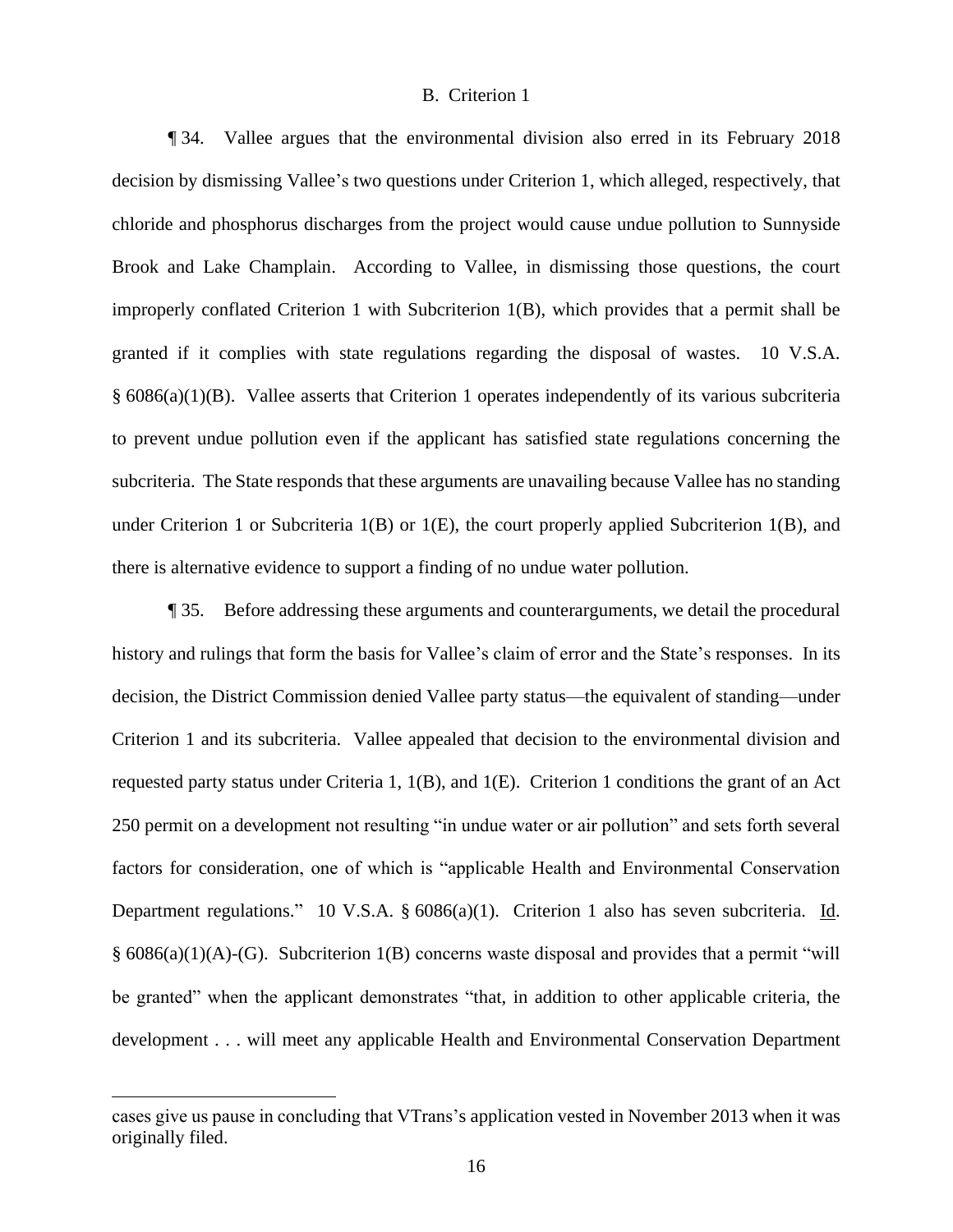regulations regarding the disposal of wastes and will not" inject waste materials or toxic substances into groundwater. Id.  $\S 6086(a)(1)(B)$ . Subcriterion 1(E) concerns streams and provides that a permit "will be granted" when the applicant demonstrates "that, in addition to all other applicable criteria, the development will, whenever feasible, maintain the natural condition of [an adjacent] stream, and will not endanger the health, safety, or welfare of the public or of adjoining landowners." Id.  $\S$  6086(a)(1)(E).

¶ 36. In a March 17, 2017 order, in response to Vallee's prehearing request for party status under Criterion 1 and Subcriteria 1(B) and 1(E), the environmental division denied Vallee party status as a landowner, see 10 V.S.A. § 6085(c)(1)(B), but granted Vallee party status as an "adjoining property owner or other person who has a particularized interest" that is protected by Act 250 and that "may be affected" by a decision under that law, id.  $\S$  6085(c)(1)(E). In concluding that Vallee had party status under the latter provision, the court determined, with respect to Criterion 1, that Vallee had made a sufficient showing that stormwater would carry pollutants onto its property. The court stated that Vallee's assertions regarding stormwater were "sufficient to establish a reasonable possibility that Vallee's particularized interest in keeping its property free from pollution may be adversely affected by water pollution from the [Diverging Diamond] project." Regarding Subcriterion 1(B), the court determined that Vallee "demonstrated a reasonable possibility that the [Diverging Diamond] project was not designed in compliance with stormwater regulations, and that wastewater in the form of stormwater runoff may enter its property and affect its interest in keeping the property free from pollution."

¶ 37. In December 2017, VTrans, joined by ANR, moved to dismiss several of Vallee's Act 250 questions, including its questions asking whether the project would cause undue water pollution due to an increase in chloride discharges into Sunnyside Brook and phosphorus discharges into Lake Champlain. In asking the environmental division to dismiss these questions, VTrans argued that the impacts Vallee was alleging from chloride and phosphorus were from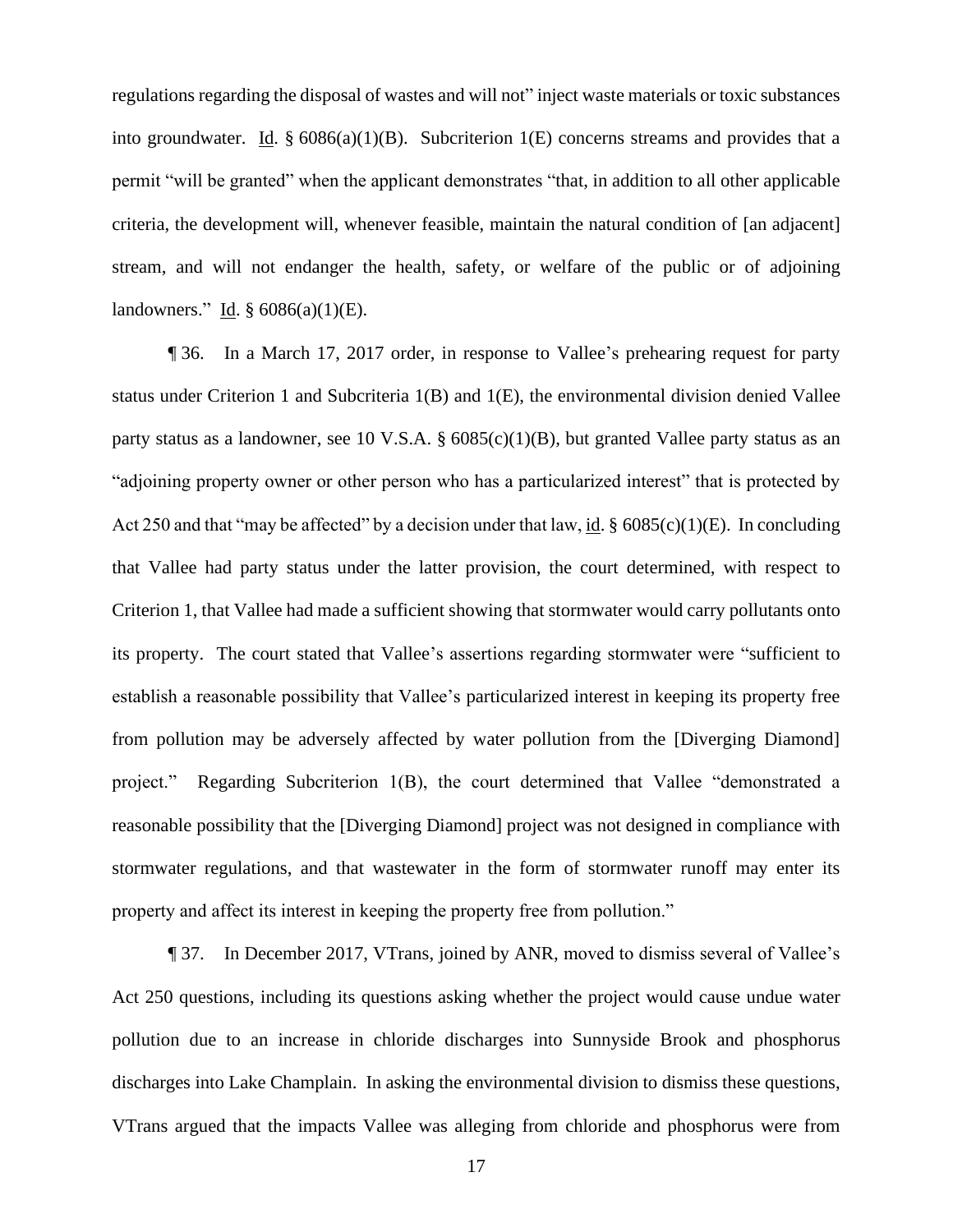stormwater runoff, which is addressed in Act 250 under Subcriterion 1(B) concerning the disposal of wastewater and waste material.<sup>12</sup> Citing the environmental division's October 2017 decision not to allow Vallee to challenge the stormwater permit based on the presence of chloride and phosphorus, VTrans argued that stormwater should be reviewed consistently in both permit appeals, and that reviewing chloride and phosphorus separately from stormwater runoff would run counter to managing stormwater runoff without independently reviewing its constituent pollutants. In VTrans's view, because chloride and phosphorus were contained entirely in stormwater runoff, which is governed by Subcriterion 1(B), and because under the law of this case there were no applicable water quality standards for those elements, there was no basis to review those chemicals pursuant to Criterion 1 to determine whether their presence resulted in undue pollution.

¶ 38. In opposing the dismissal of these questions, Vallee argued that Criterion 1 and Subcriterion 1(B) are independently operating provisions and that the purpose of Criterion 1 is to assess water pollution issues apart from the stormwater permitting process. Vallee contended that because the applicable regulations considered under Subcriterion 1(B) did not protect water quality with respect to pollution from chloride, it was appropriate for the environmental division to determine under Criterion 1 whether undue water pollution would result from the increase of chloride from the project. Vallee further contended that review under Criterion 1 was required to address the impervious surfaces within the project area not covered by VTrans's stormwater permit. In Vallee's view, even assuming that the more recent water quality standards dealing with chloride did not apply to its Act 250 permit application, factors set forth in Criterion 1 and Department of Environmental Conservation (DEC) regulations provided a basis to determine if chloride pollution from the project was undue. Vallee asserted that levels of chloride in Sunnyside

<sup>&</sup>lt;sup>12</sup> VTrans argued that Vallee had not claimed chloride and phosphorus were being applied directly as chemical agents into the waterways and that, to the extent Vallee was alleging undue pollution from the "bounce and scatter" of applying road salt on impervious surfaces, then Vallee had to narrow its chloride questions to that allegation, which VTrans could address at trial.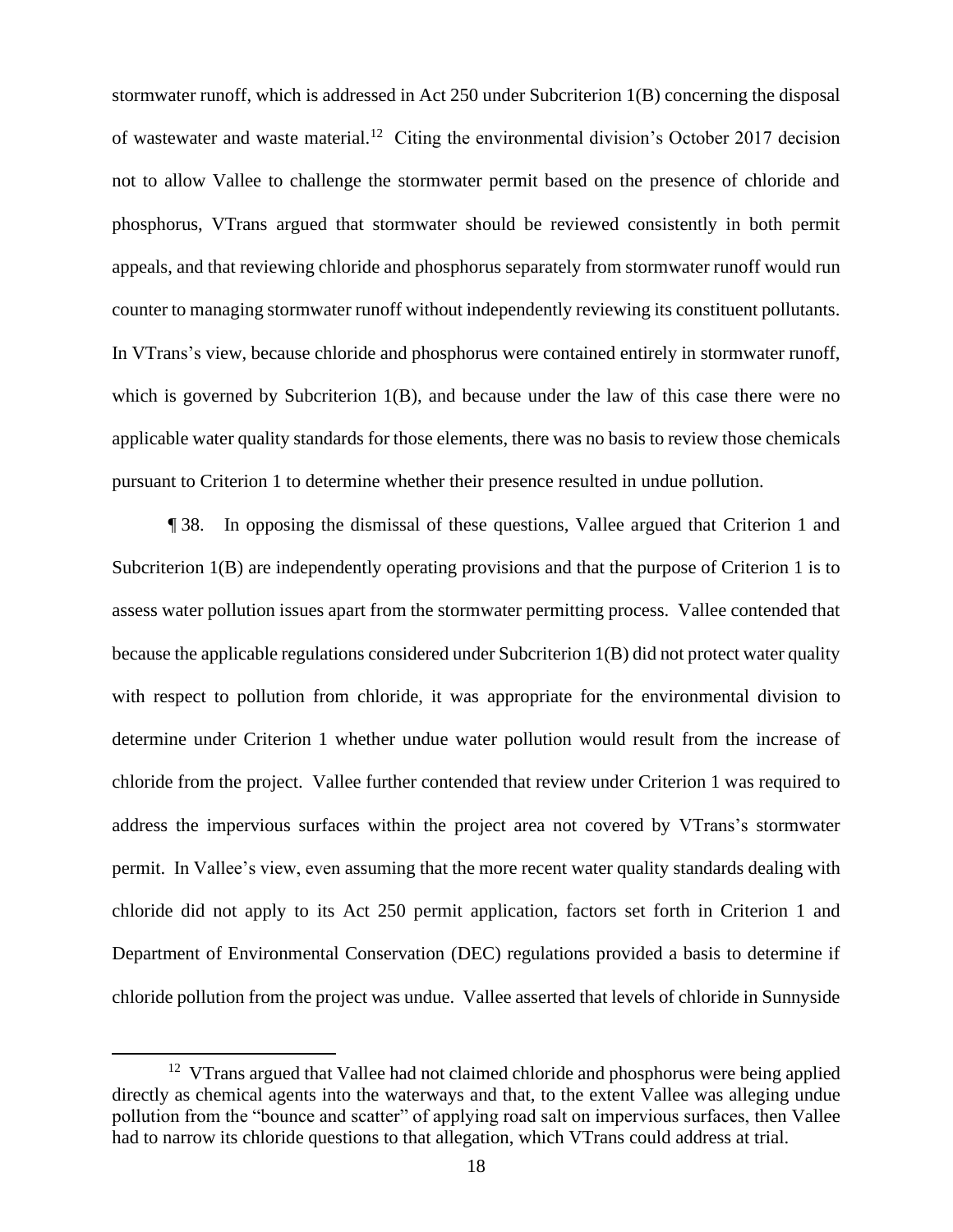Brook already exceeded the levels established by the Environmental Protection Agency (EPA) at which aquatic life is harmed, that the project would increase chloride levels in the stream, and that practicable measures existed to prevent this.

¶ 39. In its February 2018 decision addressing VTrans's motion to dismiss several of Vallee's questions, the environmental division concluded that because VTrans's Act 250 permit application vested when the comprehensive regulatory scheme for stormwater runoff left chloride and phosphorus unregulated, no relief could be granted with respect to Vallee's questions addressing Criterion 1 and Subcriterion 1(B). The court reasoned that allowing Vallee to allege excessive chloride and phosphorus in stormwater runoff in the context of the Act 250 review would negate Vermont's vested rights doctrine by permitting Vallee to replace the stormwater regulatory regime in effect at the time of VTrans's Act 250 application with a subsequently enacted or alternative regime that regulated chloride and phosphorus. The court also opined that allowing the questions would lead to absurd results because, under Vallee's reasoning, the area of the project that did not even require a stormwater permit might be subject to more stringent controls with respect to stormwater runoff than the area that required a stormwater permit.

¶ 40. On appeal, Vallee repeats its argument that Criterion 1 operates separately from Subcriterion 1(B) and that its purpose is to determine whether the subject project will result in undue water pollution outside the context of the stormwater permitting process. According to Vallee, the environmental division's decision effectively makes Criterion 1 superfluous. Vallee notes that Criterion 1, as well as the Natural Resources Board Training Manual, lists factors for determining whether water pollution is undue that are not limited to complying with environmental regulations. See 10 V.S.A.  $\S 6086(a)(1)$  (setting forth several nonexclusive factors to be considered in determining whether development will result in undue water or air pollution); NRB Training Manual, https://nrb.vermont.gov/sites/nrb/files/documents/1%28water%29final.pdf [https://perma.cc/4ZR4-HTE7]. Vallee points out that long ago this Court noted the breadth of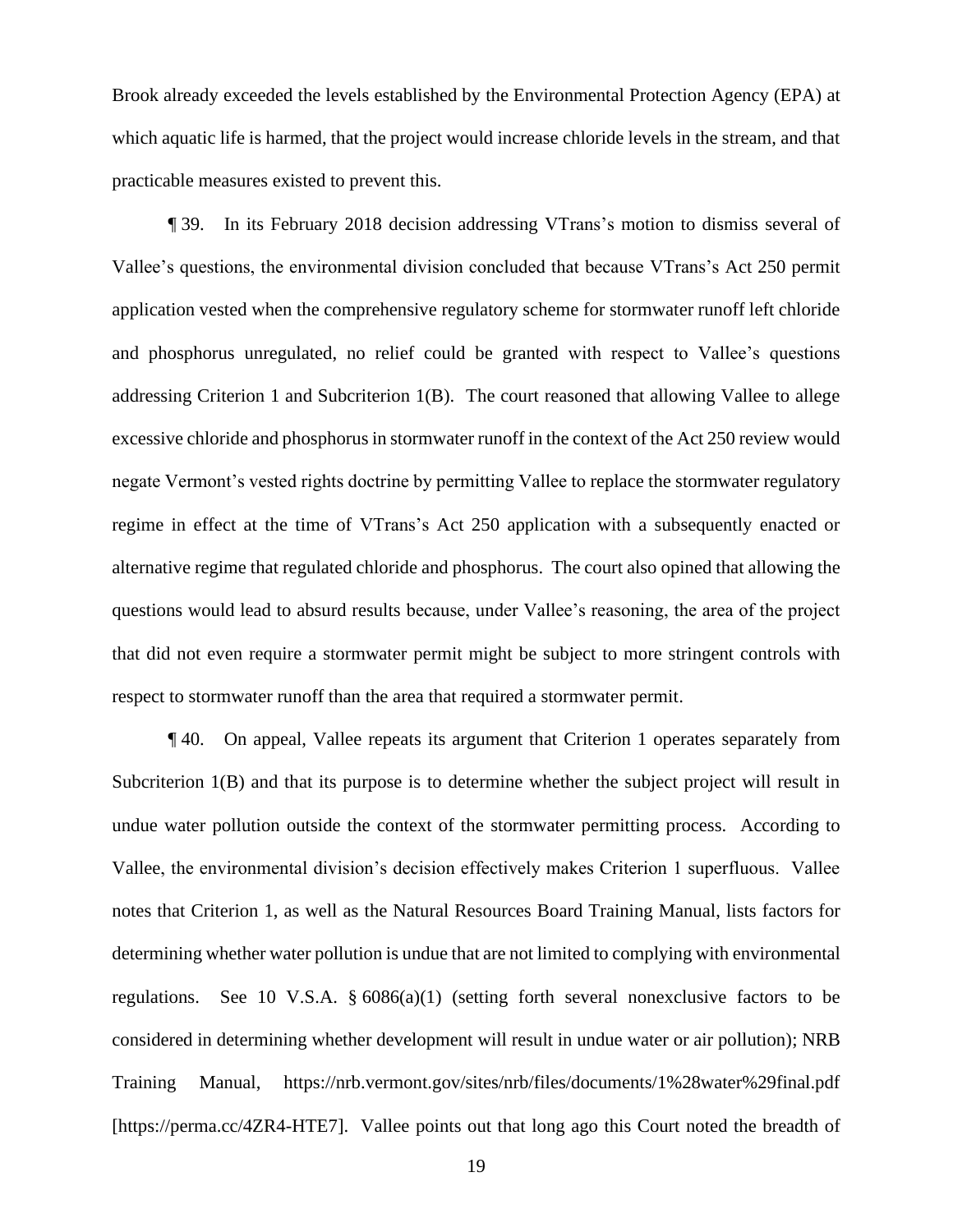Act 250 in rejecting the position that compliance with DEC regulations prevented Act 250 review under Criterion 1. See In re Hawk Mt. Corp, 149 Vt. 179, 184, 542 A.2d 261, 264 (1988) (stating that, in considering whether there was undue water pollution pursuant to Act 250's Criterion 1, Environmental Board was not limited to considering factors listed in that provision, including compliance with health and environmental regulations).<sup>13</sup> Vallee also argues that the court's decision effectively prevents it from rebutting the presumption of compliance resulting from the issuance of a stormwater permit. Finally, Vallee argues that the environmental division violated this Court's limitation on the vested rights doctrine by applying a vested right concerning a stormwater permit to an Act 250 application. Cf. Tafts Corners, 171 Vt. at 139-40, 758 A.2d at 809 (concluding that applicant who obtained subdivision permit before adverse regulatory change had no vested right in separate zoning permit which applicant sought after regulatory change).

¶ 41. We conclude that Criterion 1 and Subcriterion 1(B) are independent criteria with different standards and that the environmental division erred by dismissing Vallee's Act 250 questions concerning Criterion 1 based solely on the vested rights doctrine and the fact that no chloride or phosphorus standards existed under the stormwater regulations applicable in this case.<sup>14</sup>

<sup>&</sup>lt;sup>13</sup> We note that in  $H$ <sub>awk</sub> Mountain, the Act 250 permit applicants contended that the Water Resources Board's water quality standards were not environmental regulations within the meaning of Act 250's Criterion 1. We concluded that even if the water quality standards could not be considered environmental regulations under Criterion 1, "the Environmental Board could still properly consider them when determining whether a land use permit should be granted" because "the Board is not limited to the considerations listed in Title 10." Hawk Mt. Corp., 149 Vt. at 184, 542 A.2d at 264.

<sup>&</sup>lt;sup>14</sup> We find unavailing the State's argument that Vallee has no standing to challenge the dismissal of its Act 250 questions concerning Criterion 1. In its June 1, 2018 decision granting VTrans's stormwater and Act 250 permits, the environmental division concluded that Vallee could not retain party status—i.e., standing—under Subcriteria 1(B) or 1(E) because it had failed to identify during the five-day merits hearing how the project's stormwater system might impact its particularized interest. In its March 2017 decision granting Vallee standing on water quality criteria, the court had not indicated that its standing decision was preliminary in nature. Nonetheless, it denied Vallee standing on Subcriteria 1(B) and 1(E) at the close of evidence in the merits hearing by relying on provisions in Act 250 that: (1) require the District Commission to consider before the close of hearings "the extent to which parties continue to qualify for party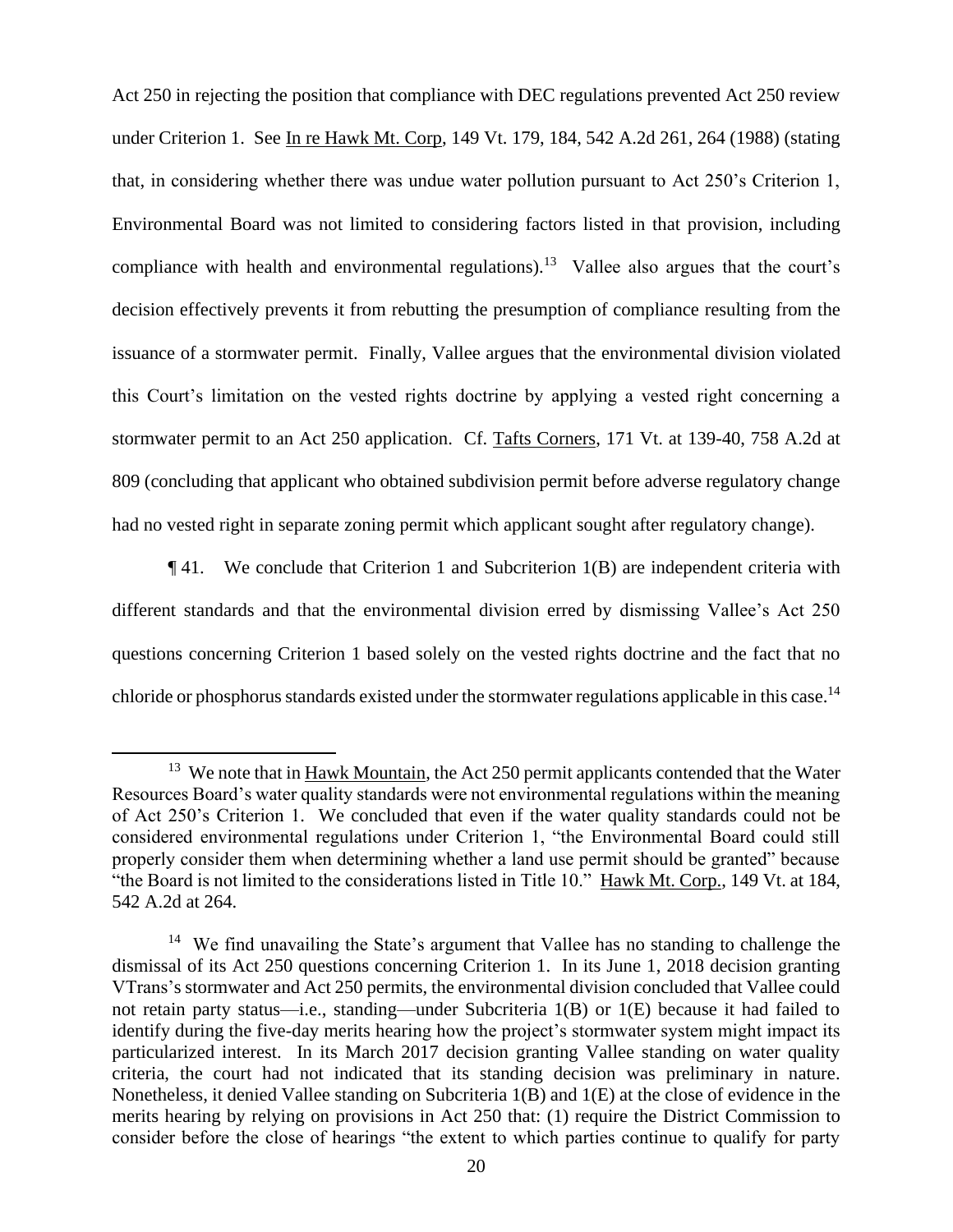¶ 42. In dismissing Vallee's Criterion 1 questions, the environmental division essentially reasoned that because there were no water quality standards for chloride and phosphorus in place when Vallee's permit applications vested, Vallee was foreclosed from making any argument under Act 250's Criterion 1 that the presence of chloride and phosphorus in stormwater runoff would result in undue water pollution. In the court's view, allowing Vallee to claim undue water pollution from chloride or phosphorus would negate our vested rights doctrine.

We conclude that the State's lack-of-standing argument is unavailing in this case because, even assuming the court could eliminate Vallee's party status following the close of evidence without giving Vallee an opportunity to present additional evidence on that issue, the court denied Vallee party status only on Subcriteria 1(B) and 1(E). The court did not remove Vallee's party status on Criterion 1 because it had previously dismissed Vallee's questions concerning that criterion. Moreover, we see no point in remanding the matter for the environmental division to consider Vallee's ongoing party status under Criterion 1 because: (1) Timberlake was a party to the proceedings before the environmental division with respect to all criteria based on its landowner status; (2) Timberlake, along with the Conservation Law Foundation, joined in Vallee's Criterion 1 and subcriteria questions, and the environmental division addressed the merits of Vallee's questions concerning Subcriteria 1(B) and 1(E) despite its removal of Vallee's party status on those subcriteria because, in addition to considering Vallee a "friend of the Court," it did not want to prejudice Timberlake; and (3) Timberlake has joined Vallee's arguments in this appeal. Thus, we must address whether the environmental division improperly dismissed Vallee's questions under Criterion 1.

status," 10 V.S.A.  $\delta$  6085(c)(6), and (2) make applicable in a de novo hearing before the environmental division "the substantive standards that were applicable before the tribunal appealed from," id. § 8504(h). The court noted that at the close of evidence it had expressed concern regarding Vallee's continuing party status under Subcriteria 1(B) and 1(E) because Vallee had not presented any evidence during the hearing that stormwater might enter or affect its property. The court stated that, despite having had ample opportunity during the hearing to do so, Vallee failed to show that the project's stormwater system would impact its interests or to "introduce any evidence to connect stormwater runoff from the Project in any way at all to Vallee's property." The court further noted that it had given Vallee an opportunity to submit a posttrial brief that could point to evidence demonstrating it had a particularized interest regarding those subcriteria, but Vallee failed to make such a showing. Nevertheless, the court also concluded that it would treat Vallee as a "friend of the Court" and consider evidence it offered on these subcriteria through cross-examination and its own witnesses, in part to avoid prejudicing other parties, Timberlake and the Conservation Law Foundation, both of which shared Vallee's position and wished to rely on Vallee's evidence. The court then rejected Vallee's sole argument under Subcriterion 1(B) that the stormwater discharge permit should not have been issued, as well as Vallee's argument that under Subcriterion 1(E) the chloride discharges from the project would impact the natural condition of Sunnyside Brook.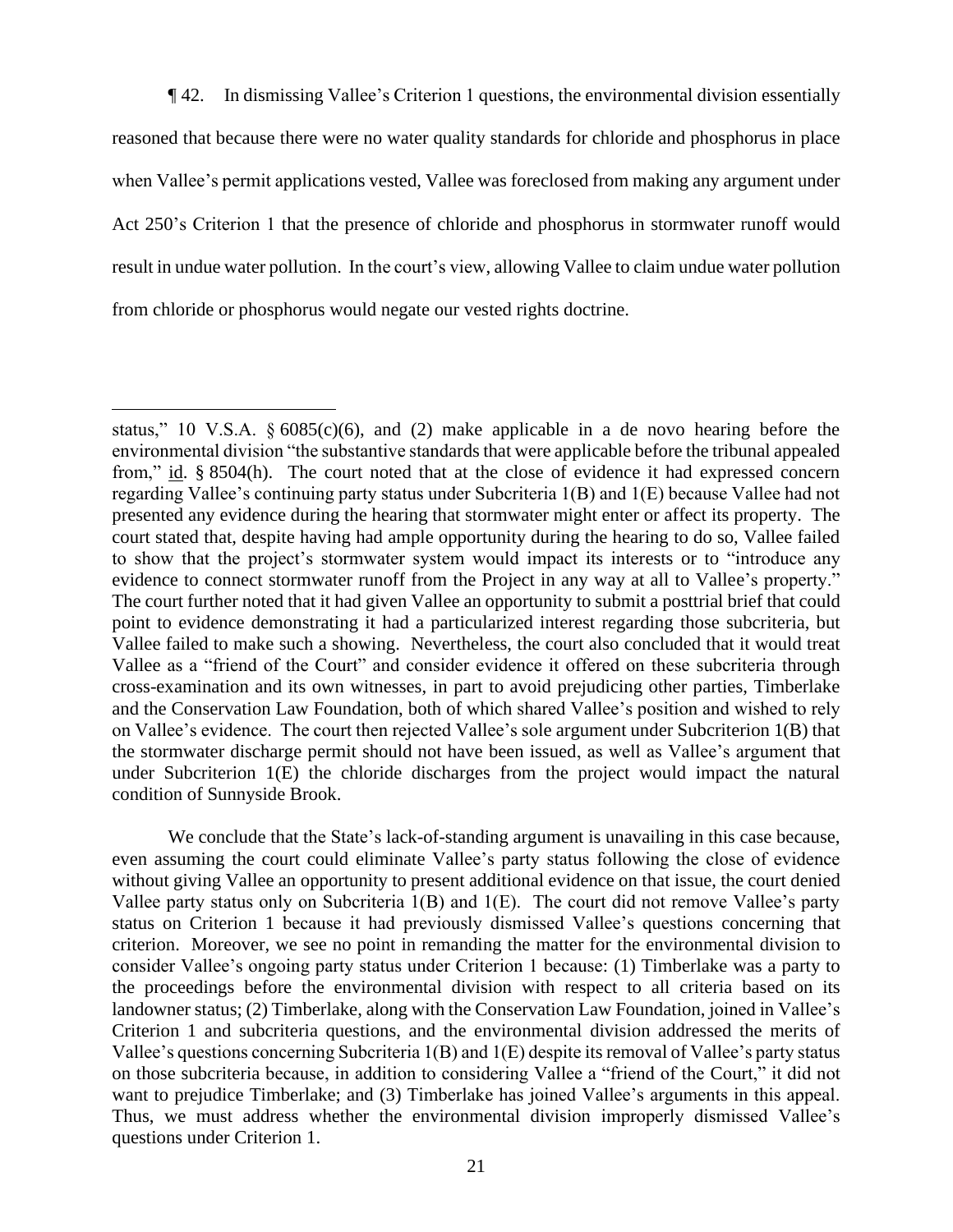¶ 43. The law does not support this reasoning. Criterion 1 and its subcriteria, including Subcriteria 1(B), are closely related, but they are not the same; rather, they involve distinct factors and standards. If all other applicable criteria have been met, an Act 250 permit will be granted pursuant to Subcriterion 1(B), in relevant part, whenever the applicant demonstrates that the proposed project "will meet any applicable Health and Environmental Conservation Department regulations regarding the disposal of wastes." 10 V.S.A. § 6086(a)(1)(B). Under Act 250, Rule 19, a stormwater permit creates a rebuttable presumption that the subject project meets relevant Act 250 criteria, including Criterion 1. In re Woodstock Cmty. T. & Hous. Vt. PRD, 2012 VT 87, ¶ 26, 192 Vt. 474, 60 A.3d 686; see 10 V.S.A. § 6086(d) (providing for promulgation of rules whereby acceptance of "permits shall create a presumption that the application is not detrimental to the public health and welfare with respect to the specific requirement for which it is accepted"). "The presumption disappears when credible evidence is introduced fairly and reasonably indicating that the real fact is not as presumed." Hawk Mt. Corp., 149 Vt. at 186, 542 A.2d at 265. Notably, in legislative proceedings concerning a 2004 amendment to § 6086, the Legislature ultimately rejected proposed language in the original House Bill that would have amended § 6086(d) to provide that ANR determinations in the context of permits concerning the first five criteria of Act 250 "shall be dispositive for any issue addressed in the agency permits or approvals under the relevant criteria of subsection (a)" of the Act. H.175, 2004 Legislative Session, http://www.leg.state.vt.us/docs/legdoc.cfm?URL=/docs/2004/bills/house/H-175.HTM&Session= 2004 [https://perma.cc/C4RH-SDPG]. Instead, the amendment maintained § 6086(d)'s language regarding the presumption created by the existence of relevant permits. See 2013, No. 115 (Adj. Sess.), § 56.

¶ 44. On the other hand, for an applicant to satisfy Criterion 1, the District Commission (or environmental division on appeal) must find that the proposed project "[w]ill not result in undue water or air pollution." 10 V.S.A.  $\S 6086(a)(1)$ . As frequently recognized by the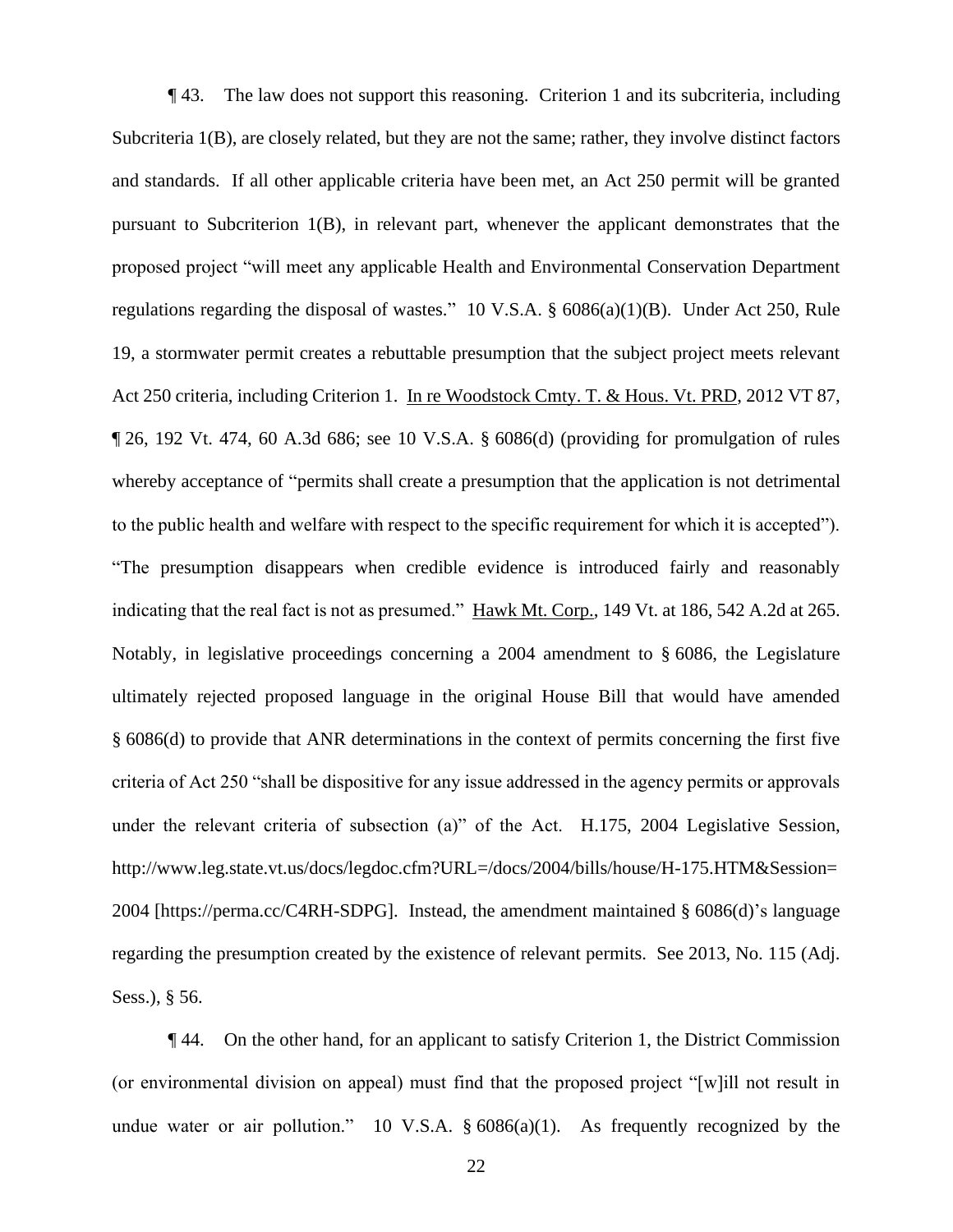environmental division and the former Environmental Board, whether "undue" pollution will result from a proposed project is a highly fact-specific inquiry that depends on a wide variety of factors, only one of which is compliance with applicable regulations. In re N. E. Materials Grp., LLC, 2019 VT 55,  $\parallel$  28, \_\_\_ Vt. \_\_\_, \_\_\_ A.3d \_\_\_; see, e.g., In re N. E. Materials Group Amended A250 Permit, No. 35-3-13 Vtec, 2016 WL 2839328, at \*8 (Vt. Sup. Ct. Envl. Div. April 18, 2016), http://www.vermontjudiciary.org/sites/default/files/documents/N.E.%20Materials%20Grp%2035 -3-13%20Vtec%20Merits%20Altered.pdf [https://perma.cc/2PJ9-9XGZ] (stating that there is no clear definition of what constitutes undue pollution, and that determination of whether project creates undue pollution is highly fact-specific inquiry); In re John J. Flynn Estate, No. 831, 2004 WL 1038110, slip op. at 11 (Vt. Envl. Bd. May 4, 2004), [https://nrb.vermont.gov/s](https://nrb.vermont.gov/)ites/nrb/files/ documents/4c0790-2-fco.pdf [https://perma.cc/TM4Q-PS54] (noting absence of any "clear definition of what constitutes 'undue' pollution," as demonstrated by fact-specific decisions that "are often more instructive about what is not 'undue,' than what is").

¶ 45. Nevertheless, Criterion 1 requires "at least" consideration of the following factors:

the elevation of land above sea level; and in relation to the flood plains, the nature of soils and subsoils and their ability to adequately support waste disposal; the slope of the land and its effect on effluents; the availability of streams for disposal of effluents; and the applicable Health and Environmental Conservation Department regulations.

10 V.S.A. § 6086(a)(1). As noted, the environmental division is not limited to these factors, but may consider any factors relevant to a determination of whether a proposed project will cause undue pollution. Hawk Mt. Corp., 149 Vt. at 184, 542 A.2d at 264; see NRB Training Manual, supra (stating that whether pollution is undue pursuant to Criterion 1 depends on factors "such as the nature and amount of pollution, character of the surrounding area, whether the activity complies with environmental regulations or recommended levels, whether the pollutant will cause adverse health effects, and whether effective measures will be taken to reduce the pollution").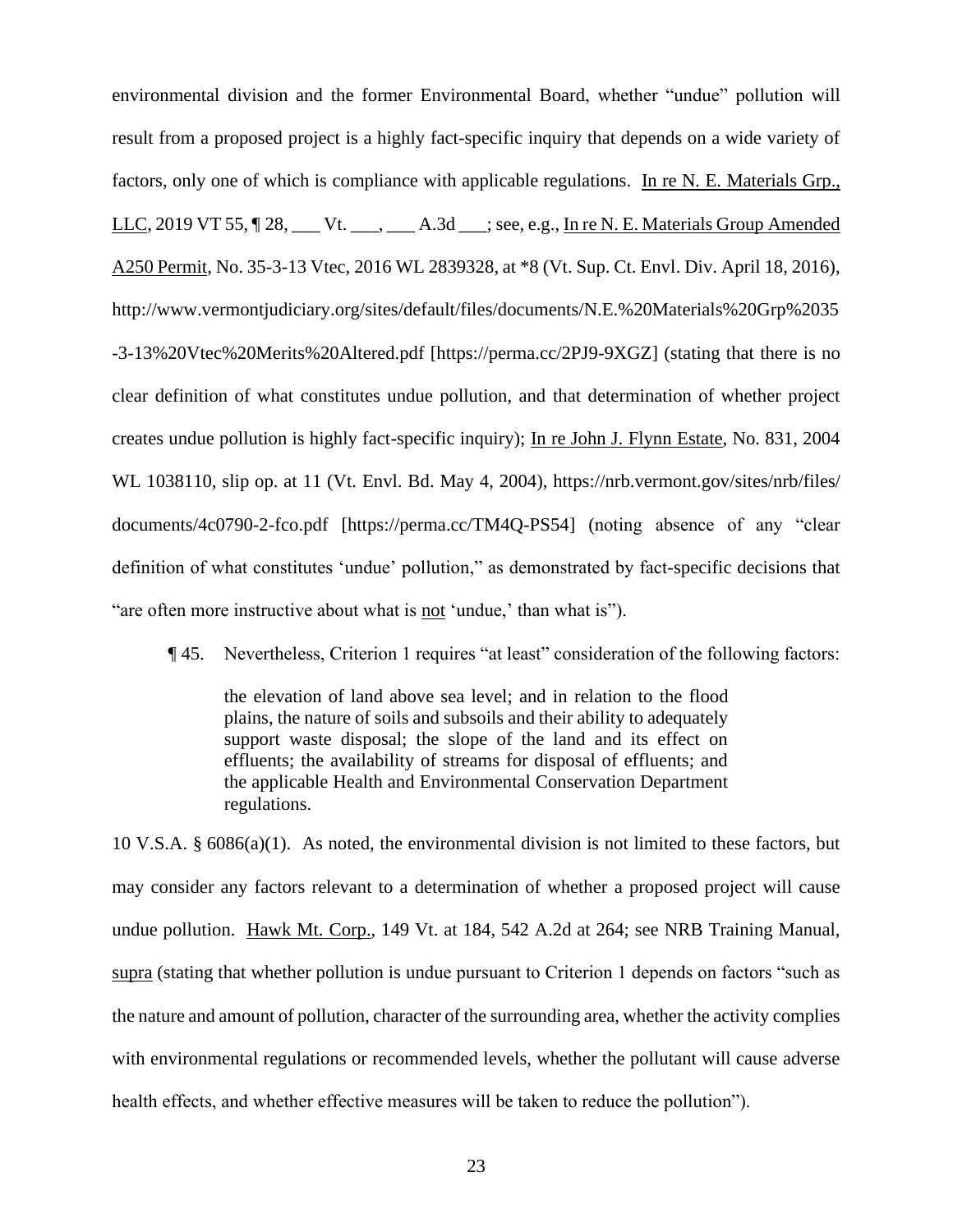¶ 46. Dismissing Vallee's questions concerning Criterion 1 based on the fact that water quality standards for chlorine and phosphorus did not exist at the time of Vallee's permit applications effectively negates Criterion 1's general independent inquiry as to whether a project will create undue water pollution, even though compliance with applicable regulations is only one factor for consideration under that criterion. Further, obtaining a stormwater permit creates only a rebuttable presumption that Criterion 1 is satisfied. For these reasons, the environmental division erred in dismissing the questions.

¶ 47. Moreover, the record does not support the State's argument that the environmental division acted within its discretion in dismissing Vallee's Criterion 1 questions because Vallee's only argument from the beginning of these proceedings was that the later 2014 water quality standards that included chlorine and phosphorus standards should apply to VTrans's proposed project. To be sure, Vallee has consistently argued both before the environmental division and here on appeal that the later water quality standards should apply. But, as noted above, Vallee also argued that Criterion 1 and Subcriterion 1(B) are independently operating provisions and that, even if the later water quality standards did not apply, undue water pollution would result from chloride and phosphorus discharges from the project. In making the latter argument, Vallee alleged that the project would increase the chloride levels in Sunnyside Brook, which already allegedly exceeded federally established levels concerning harm to aquatic life, and that mitigation measures could be put in place to reduce the pollution.

¶ 48. Finally, we reject the State's alternative argument that, even assuming the environmental division should have reviewed the chloride and phosphorus discharges separately under Criterion 1, this Court can still affirm the environmental division's decision because the record supports the conclusion that the proposed project complies with Criterion 1. We recognize that Vallee has the burden of demonstrating that the proposed project does not satisfy Criterion 1. See 10 V.S.A. § 6088(a). We also recognize that the District #4 Environmental Commission in